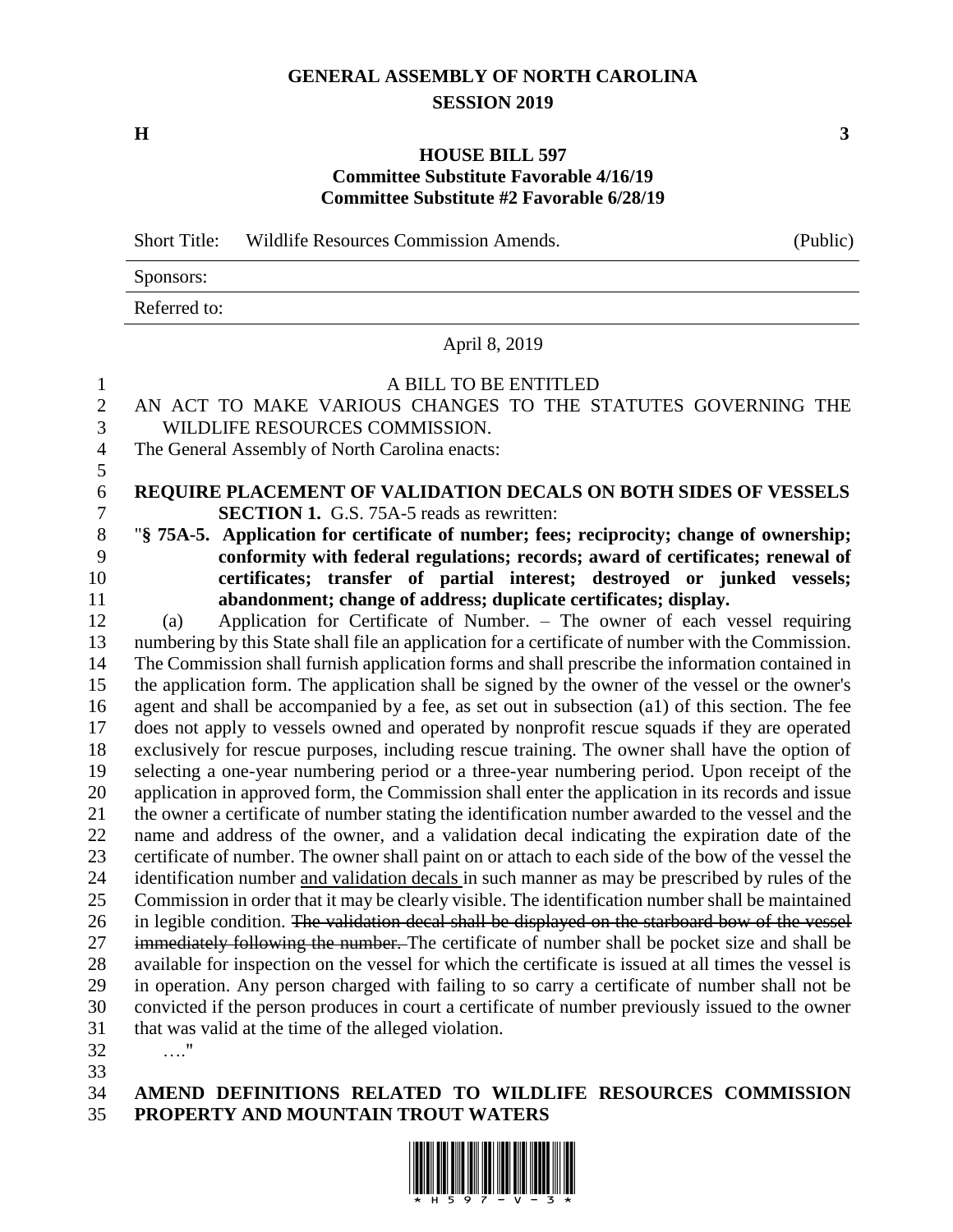|     |       | <b>General Assembly Of North Carolina</b>                                                                                                                                                                                                                                                                                                                                                                                                                                                                                                                                                                                                                                                               | <b>Session 2019</b> |
|-----|-------|---------------------------------------------------------------------------------------------------------------------------------------------------------------------------------------------------------------------------------------------------------------------------------------------------------------------------------------------------------------------------------------------------------------------------------------------------------------------------------------------------------------------------------------------------------------------------------------------------------------------------------------------------------------------------------------------------------|---------------------|
|     |       | <b>SECTION 2.</b> G.S. 113-129 reads as rewritten:<br>"§ 113-129. Definitions relating to resources.<br>The following definitions and their cognates apply in the description of the various marine                                                                                                                                                                                                                                                                                                                                                                                                                                                                                                     |                     |
|     |       | and estuarine and wildlife resources:                                                                                                                                                                                                                                                                                                                                                                                                                                                                                                                                                                                                                                                                   |                     |
|     | (1d)  | Boating and Fishing Access Area. - An area of land-providing access to public<br>waters and which is owned, allocated to, leased, controlled, or managed by<br>the Wildlife Resources Commission.                                                                                                                                                                                                                                                                                                                                                                                                                                                                                                       |                     |
|     | (8a)  | Game Lands. - Lands owned, allocated to, leased, controlled, or cooperatively<br>managed by the Wildlife Resources Commission for public hunting, trapping,<br>or fishing.Commission.                                                                                                                                                                                                                                                                                                                                                                                                                                                                                                                   |                     |
|     | (11d) | <u>Mountain Heritage Trout Waters. – Those waters that run through or are</u><br>adjacent to a city that has been designated by the Wildlife Resources<br>Commission as a Mountain Heritage Trout City pursuant to G.S. 113-273(e).                                                                                                                                                                                                                                                                                                                                                                                                                                                                     |                     |
|     |       | $(11d)(11e)$ Nongame Animals. – All wild animals except game and fur-bearing                                                                                                                                                                                                                                                                                                                                                                                                                                                                                                                                                                                                                            |                     |
|     |       | animals.<br>$(11e)(11f)$ Nongame Birds. – All wild birds except game birds.                                                                                                                                                                                                                                                                                                                                                                                                                                                                                                                                                                                                                             |                     |
|     |       |                                                                                                                                                                                                                                                                                                                                                                                                                                                                                                                                                                                                                                                                                                         |                     |
|     | (13c) | <u> Public Mountain Trout Waters. – Those waters designated by the Wildlife</u><br>Resources Commission that are managed and regulated to sustain a mountain<br>trout fishery.                                                                                                                                                                                                                                                                                                                                                                                                                                                                                                                          |                     |
|     |       | $\frac{(13e)(13d)}{43e}$ Raptor. – A migratory bird of prey authorized under federal law and<br>regulations for the taking of quarry by falconry.                                                                                                                                                                                                                                                                                                                                                                                                                                                                                                                                                       |                     |
|     | (18)  | Wildlife Resources Commission Property. - All lands, game lands, wildlife<br>refuges, artificial constructions in boating and fishing access areas, and all<br>other property owned, allocated to, leased, controlled, or cooperatively<br>managed and designated for public use by the Wildlife Resources<br>Commission."                                                                                                                                                                                                                                                                                                                                                                              |                     |
|     |       | ALLOW SALE OF PERMANENTLY PRESERVED BEARS AND TURKEYS WITH A                                                                                                                                                                                                                                                                                                                                                                                                                                                                                                                                                                                                                                            |                     |
|     |       | <b>TROPHY SALE PERMIT</b><br><b>SECTION 3.</b> G.S. 113-291.3 reads as rewritten:                                                                                                                                                                                                                                                                                                                                                                                                                                                                                                                                                                                                                       |                     |
|     |       | "§ 113-291.3. Possession, sale, and transportation of wildlife.                                                                                                                                                                                                                                                                                                                                                                                                                                                                                                                                                                                                                                         |                     |
| (b) |       | With respect to dead wildlife:                                                                                                                                                                                                                                                                                                                                                                                                                                                                                                                                                                                                                                                                          |                     |
|     | (3)   | A licensed taxidermist or other licensed dealer taking temporary possession<br>of wildlife of another may possess the wildlife that he is authorized to handle<br>under his license in accordance with the rules of the Wildlife Resources<br>Commission. A person not a dealer operating a preservation or processing<br>facility, whether commercially or not, may possess the wildlife owned by<br>another without any permit or license if he ascertains that the wildlife was<br>lawfully taken within the State and keeps a written record of:<br>The name and address of the owner of the wildlife and an adequate<br>a.<br>description of the wildlife left with him. If the description of the |                     |
|     |       | wildlife changes as the result of processing, the new description must<br>be recorded.                                                                                                                                                                                                                                                                                                                                                                                                                                                                                                                                                                                                                  |                     |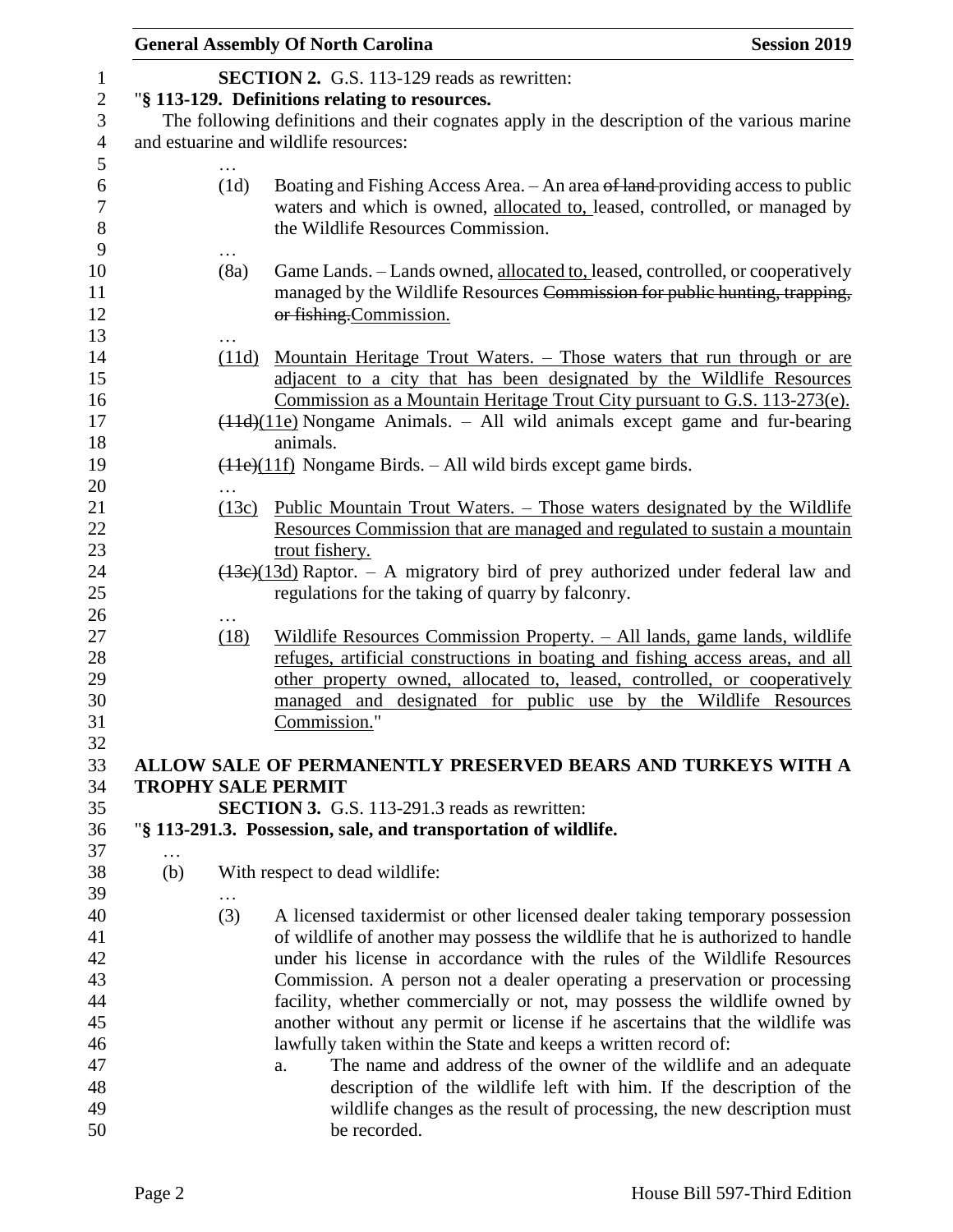|     | <b>General Assembly Of North Carolina</b>                                                                                                                                                                                                                                                                                                                                                                                                                                                                                                                                                                                                                                                                                                                                                                                                                                                                                                                                                                                                                                                                                                                                                                                                                                                                                                                                                                                                                          | <b>Session 2019</b> |
|-----|--------------------------------------------------------------------------------------------------------------------------------------------------------------------------------------------------------------------------------------------------------------------------------------------------------------------------------------------------------------------------------------------------------------------------------------------------------------------------------------------------------------------------------------------------------------------------------------------------------------------------------------------------------------------------------------------------------------------------------------------------------------------------------------------------------------------------------------------------------------------------------------------------------------------------------------------------------------------------------------------------------------------------------------------------------------------------------------------------------------------------------------------------------------------------------------------------------------------------------------------------------------------------------------------------------------------------------------------------------------------------------------------------------------------------------------------------------------------|---------------------|
|     | $\mathbf b$ .<br>The date, serial number, authorization number, and type of the license<br>under which the wildlife was taken or the applicable exemption from<br>license requirements which the taker met.<br>The date all wildlife left with him is received and returned to the<br>c.<br>owner. If the receiving or returning of possession is to an agent or<br>common carrier or otherwise occurs under circumstances in which<br>permit requirements may apply, the type and date of the permit which<br>authorizes the transaction must also be recorded.<br>The sale of rabbits and squirrels and their edible parts not for resale is<br>(4)<br>permitted. If the Wildlife Resources Commission finds that affected game<br>populations would not be endangered, it may authorize the sale of heads,<br>antlers, horns, hides, skins, plumes, feet, and claws of one or more game<br>animals or birds. In addition, it may authorize the sale of bobcats, opossums,<br>and raccoons, and their parts, following their taking as game animals. No part<br>of any bear or wild turkey may be sold under the above provisions, however,<br>and no-permanently preserved bears or tanned bear hides and permanently<br>preserved turkeys or turkey parts may be sold with a trophy sale permit. No<br>part of any fox taken in North Carolina may be sold except as provided in<br>G.S. 113-291.4. In regulating sales, the Wildlife Resources Commission may |                     |
|     | impose necessary permit requirements.                                                                                                                                                                                                                                                                                                                                                                                                                                                                                                                                                                                                                                                                                                                                                                                                                                                                                                                                                                                                                                                                                                                                                                                                                                                                                                                                                                                                                              |                     |
|     | 11                                                                                                                                                                                                                                                                                                                                                                                                                                                                                                                                                                                                                                                                                                                                                                                                                                                                                                                                                                                                                                                                                                                                                                                                                                                                                                                                                                                                                                                                 |                     |
|     |                                                                                                                                                                                                                                                                                                                                                                                                                                                                                                                                                                                                                                                                                                                                                                                                                                                                                                                                                                                                                                                                                                                                                                                                                                                                                                                                                                                                                                                                    |                     |
|     | UNIFIED LICENSE AMENDMENT<br><b>SECTION 4.</b> G.S. 113-351 reads as rewritten:                                                                                                                                                                                                                                                                                                                                                                                                                                                                                                                                                                                                                                                                                                                                                                                                                                                                                                                                                                                                                                                                                                                                                                                                                                                                                                                                                                                    |                     |
|     | "§ 113-351. Unified hunting and fishing licenses; subsistence license waiver.                                                                                                                                                                                                                                                                                                                                                                                                                                                                                                                                                                                                                                                                                                                                                                                                                                                                                                                                                                                                                                                                                                                                                                                                                                                                                                                                                                                      |                     |
|     |                                                                                                                                                                                                                                                                                                                                                                                                                                                                                                                                                                                                                                                                                                                                                                                                                                                                                                                                                                                                                                                                                                                                                                                                                                                                                                                                                                                                                                                                    |                     |
| (c) | Types of Unified Hunting and Fishing Licenses; Fees; Duration. – The Wildlife<br>Resources Commission shall issue the following Unified Hunting and Fishing Licenses:                                                                                                                                                                                                                                                                                                                                                                                                                                                                                                                                                                                                                                                                                                                                                                                                                                                                                                                                                                                                                                                                                                                                                                                                                                                                                              |                     |
|     | (3)<br>Lifetime Unified Sportsman/Coastal Recreational Fishing Licenses. - Except<br>as provided in sub-subdivision f. of this subdivision, a A license issued under<br>this subdivision is valid for the lifetime of the licensee. A license issued under<br>this subdivision authorizes the licensee to take all wild animals and wild birds,<br>including waterfowl, by all lawful methods in all open seasons, including the<br>use of game lands; to fish with hook and line for all fish in all inland fishing<br>waters and joint fishing waters, including public mountain trout waters; and<br>to engage in recreational fishing in coastal fishing waters.                                                                                                                                                                                                                                                                                                                                                                                                                                                                                                                                                                                                                                                                                                                                                                                               |                     |
|     | $\ddots$<br>f.<br>Resident Disabled Veteran Lifetime Unified Sportsman/Coastal<br>Recreational Fishing License. $-$ \$110.00. This license shall be issued<br>only to an individual who is a resident of the State and who is a fifty<br>percent (50%) or more disabled veteran as determined by the United<br>States Department of Veterans Affairs or as established by rules of the<br>Wildlife Resources Commission. This license remains valid for the<br>lifetime of the licensee so long as the licensee remains fifty percent<br>(50%) or more disabled.<br>11                                                                                                                                                                                                                                                                                                                                                                                                                                                                                                                                                                                                                                                                                                                                                                                                                                                                                             |                     |
|     | WILDLIFE ENDOWMENT FUND CHANGES                                                                                                                                                                                                                                                                                                                                                                                                                                                                                                                                                                                                                                                                                                                                                                                                                                                                                                                                                                                                                                                                                                                                                                                                                                                                                                                                                                                                                                    |                     |
|     | <b>SECTION 5.</b> G.S. 143-250.1 reads as rewritten:                                                                                                                                                                                                                                                                                                                                                                                                                                                                                                                                                                                                                                                                                                                                                                                                                                                                                                                                                                                                                                                                                                                                                                                                                                                                                                                                                                                                               |                     |

"**§ 143-250.1. Wildlife Endowment Fund.**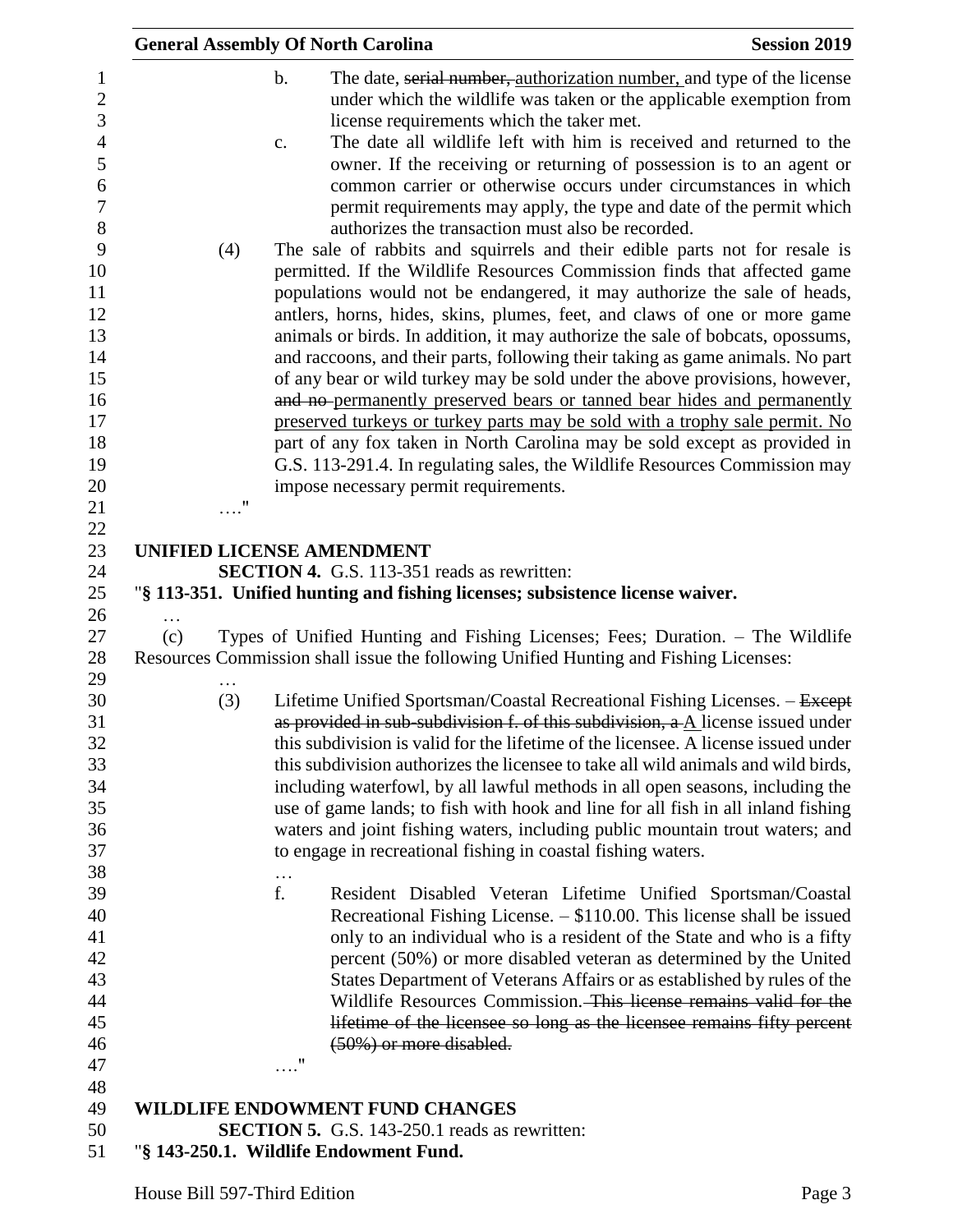#### **General Assembly Of North Carolina Session 2019 Session 2019**  (a) Recognizing the inestimable importance to the State and its people of conserving the wildlife resources of North Carolina, and for the purpose of providing the opportunity for citizens and residents of the State to invest in the future of its wildlife resources, there is created the North Carolina Wildlife Endowment Fund, the income and principal of which shall be used only for the purpose of supporting wildlife conservation programs of the State in accordance with this section. This fund shall also be known as the Eddie Bridges Fund. (b) There is created the Board of Trustees of the Wildlife Endowment Fund of the Wildlife Resources Commission, with full authority over the administration of the Wildlife Endowment Fund, whose ex officio chairman, vice-chairman, and members shall be the chairman, vice-chairman, and members of the Wildlife Resources Commission. The State Treasurer shall be the custodian of the Wildlife Endowment Fund and shall invest its assets in accordance with the provisions of G.S. 147-69.2 and 147-69.3. (c) The assets of the Wildlife Endowment Fund shall be derived from the following: (1) The proceeds of any gifts, grants and contributions to the State which are 15 specifically designated for inclusion in the funder specifically designated for inclusion in the fund- (2) The proceeds from the sale of lifetime sportsman combination licenses issued **pursuant to G.S. 113-270.1D; G.S.** 113-270.1D. (3) The proceeds from the sale of lifetime hunting and lifetime fishing licenses 19 pursuant to G.S. 113-270.2(c)(2) and G.S. 113-271(d)(3); G.S. 113-270.2 and G.S. 113-271. (3a) The proceeds from the sale of lifetime trapping licenses pursuant to G.S. 113-270.5(b). (4) The proceeds of lifetime subscriptions to the magazine Wildlife in North Carolina at such rates as may be established from time to time by the Wildlife Resources Commission;Commission. (5) Any amount in excess of the statutory fee for a particular lifetime license or lifetime subscription shall become an asset of the fund and shall qualify as a 28 tax exempt donation to the State; State. (5a) The proceeds from the sale of lifetime combination hunting and fishing licenses for disabled residents pursuant to G.S. 113-270.1C(b)(4);G.S. 113-270.1C. (5b) The Wildlife Resources Commission's portion of the proceeds from the sale of lifetime unified licenses pursuant to G.S. 113-351. (6) Such other sources as may be specified by law. (d) The Wildlife Endowment Fund is declared to constitute a special trust derived from a contractual relationship between the State and the members of the public whose investments contribute to the fund. In recognition of such special trust, the following limitations and restrictions are placed on expenditures from the funds: (1) Any limitations or restrictions specified by the donors on the uses of the income derived from gifts, grants and voluntary contributions shall be respected but shall not be binding. (2) No expenditures or disbursements from the income from the proceeds derived from the sale of Infant Lifetime Sportsman or Youth Lifetime Sportsman Licenses pursuant to G.S. 113-270.1D(b)(1) or (2) shall be made for any purpose until the respective holders of such licenses attain the age of 16 years. The State Treasurer, as custodian of the fund, shall determine actuarially from time to time the amount of income within the fund which remains encumbered by and which is free of this restriction. For such purpose, the executive director shall cause deposits of proceeds and related investment income from Infant Lifetime Sportsman Licenses to be distinguished and deposits of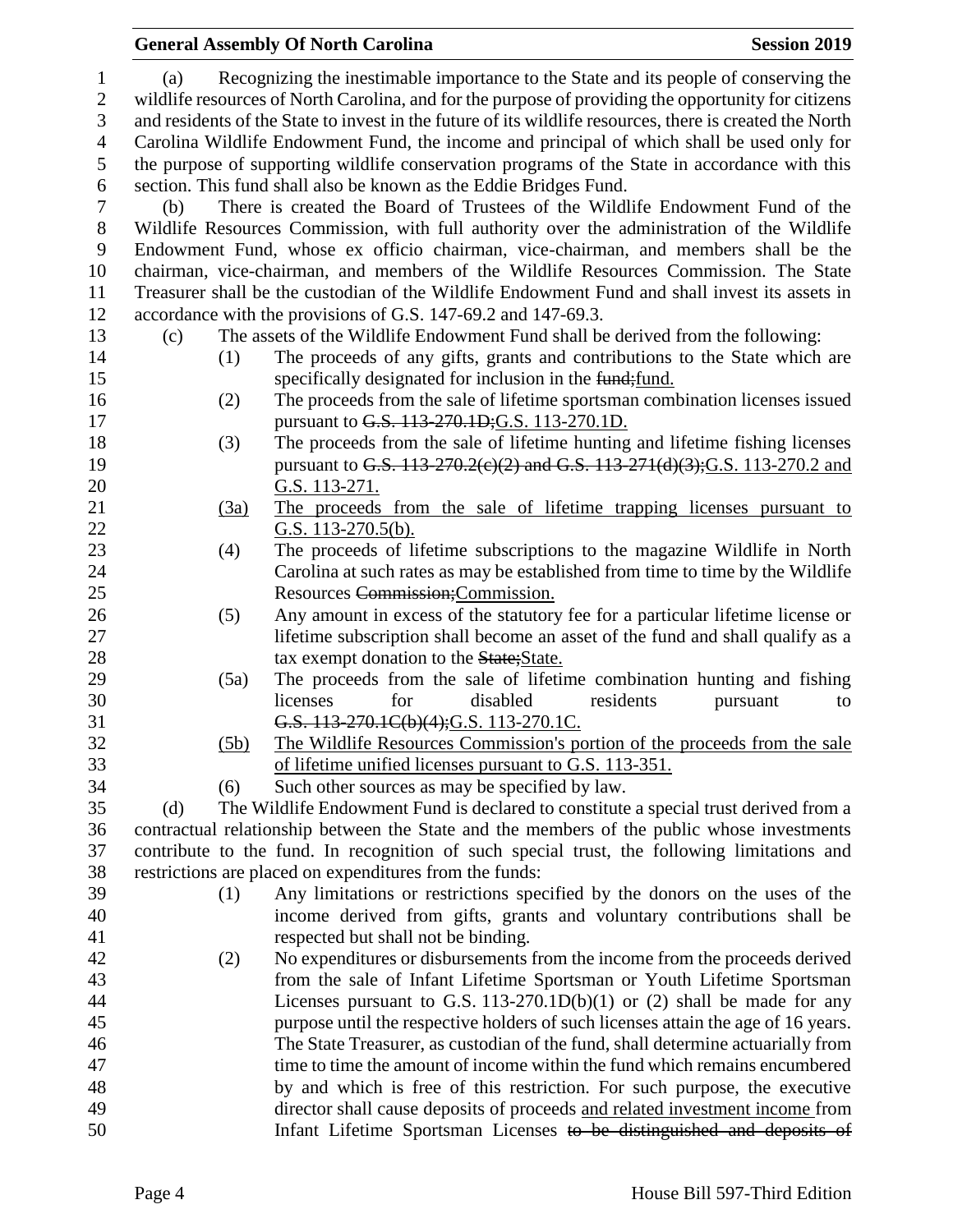|                | <b>Session 2019</b><br><b>General Assembly Of North Carolina</b>                                                                                                                    |
|----------------|-------------------------------------------------------------------------------------------------------------------------------------------------------------------------------------|
| $\mathbf{1}$   | proceeds from and Youth Lifetime Sportsman Licenses to be accompanied by                                                                                                            |
| $\overline{c}$ | information as to the ages of the license recipients.                                                                                                                               |
| 3              | No expenditure or disbursement shall be made from the principal of the<br>(3)                                                                                                       |
| $\overline{4}$ | Wildlife Endowment Fund except as otherwise provided by law.                                                                                                                        |
| 5              | The income received and accruing from the investments of the Wildlife<br>(4)                                                                                                        |
| 6              | Endowment Fund must be spent only in furthering the conservation of wildlife                                                                                                        |
| $\tau$         | resources and the efficient operation of the North Carolina Wildlife Resources                                                                                                      |
| 8              | Commission in accomplishing the purposes of the agency as set forth in                                                                                                              |
| 9              | G.S. 143-239.                                                                                                                                                                       |
| 10             | The Board of Trustees of the Wildlife Endowment Fund may accumulate the                                                                                                             |
| 11             | (e)                                                                                                                                                                                 |
| 12             | investment income of the fund until the income, in the sole judgment of the trustees, can provide                                                                                   |
|                | a significant supplement to the budget of the Wildlife Resources Commission. After that time the                                                                                    |
| 13             | trustees, in their sole discretion and authority, may direct expenditures from the investment                                                                                       |
| 14             | income of the fund for the purposes set out in division (4) of subsection (d).                                                                                                      |
| 15             | Expenditure of the investment income derived from the Wildlife Endowment Fund<br>(f)                                                                                                |
| 16             | shall be made through the State budget accounts of the Wildlife Resources Commission in                                                                                             |
| 17             | accordance with the provisions of the Executive Budget Act. The Wildlife Endowment Fund is                                                                                          |
| 18             | subject to the oversight of the State Auditor pursuant to Article 5A of Chapter 147 of the General                                                                                  |
| 19             | Statutes.                                                                                                                                                                           |
| 20             | (f1)<br>At all times during which the cash balance in the Wildlife Endowment Fund is equal                                                                                          |
| 21             | to or greater than the sum of one hundred million dollars (\$100,000,000), the Wildlife Resources                                                                                   |
| 22             | Commission shall budget at least twenty-five percent (25%) of the annual expendable interest                                                                                        |
| 23             | investment income from the Fund, as determined by the Board of Trustees of the Fund, to                                                                                             |
| 24             | implement the conservation goals set forth in the Wildlife Resource Commission's strategic plan.                                                                                    |
| 25             | The Wildlife Endowment Fund and the investment income therefrom shall not take<br>(g)                                                                                               |
| 26             | the place of State appropriations or agency receipts placed in the Wildlife Resources Fund, or                                                                                      |
| 27             | any part thereof, but any portion of the income of the Wildlife Endowment Fund available for                                                                                        |
| 28             | the purpose set out in $\frac{division \text{subdivision}}{4}$ of subsection (d) shall be used to supplement other                                                                  |
| 29             | income of and appropriations to the Wildlife Resources Commission to the end that the                                                                                               |
| 30             | Commission may improve and increase its services and become more useful to a greater number                                                                                         |
| 31             | of people.                                                                                                                                                                          |
| 32             | In the event of a future dissolution of the Wildlife Resources Commission, such State<br>(h)                                                                                        |
| 33             | agency as shall succeed to its budgetary authority shall, ex officio, assume the trusteeship of the                                                                                 |
| 34             | Wildlife Endowment Fund and shall be bound by all the limitations and restrictions placed by                                                                                        |
| 35             | this section on expenditures from the fund. No repeal or modification of this section or of                                                                                         |
| 36             | G.S. 143-239 shall alter the fundamental purposes to which the Wildlife Endowment Fund may                                                                                          |
| 37             | be applied. No future dissolution of the Wildlife Resources Commission or substitution of any                                                                                       |
| 38             | agency in its stead shall invalidate any lifetime license issued in accordance with                                                                                                 |
| 39             | G.S. 113-270.1D(b), 113-270.2(c)(2), or $113-271(d)(3)$ , $113-271(d)(3)$ , or $113-351(c)$ ."                                                                                      |
| 40             |                                                                                                                                                                                     |
| 41             | <b>VARIOUS LICENSE CHANGES</b>                                                                                                                                                      |
| 42             | <b>SECTION 6.(a)</b> G.S. 113-270.1B reads as rewritten:                                                                                                                            |
| 43             | "\\$ 113-270.1B. License required to hunt, fish, or trap; fees set by Commission.                                                                                                   |
| 44             | Except as otherwise specifically provided by law, no person may hunt, fish, trap, or<br>(a)                                                                                         |
| 45             | participate in any other activity regulated by the Wildlife Resources Commission for which a                                                                                        |
| 46<br>47       | license is provided by law without having first procured a current and valid license authorizing                                                                                    |
|                | the activity.                                                                                                                                                                       |
| 48<br>49       | (b)<br>Except as indicated otherwise, all licenses are annual licenses licenses, permits,<br>stamps, and certifications are valid from the date of issue for a period of 12 months. |
| 50             | As used in this section, the term "effective date" means the later of:                                                                                                              |
| 51             | (c)                                                                                                                                                                                 |
|                | The date of purchase of a new license.<br>(1)                                                                                                                                       |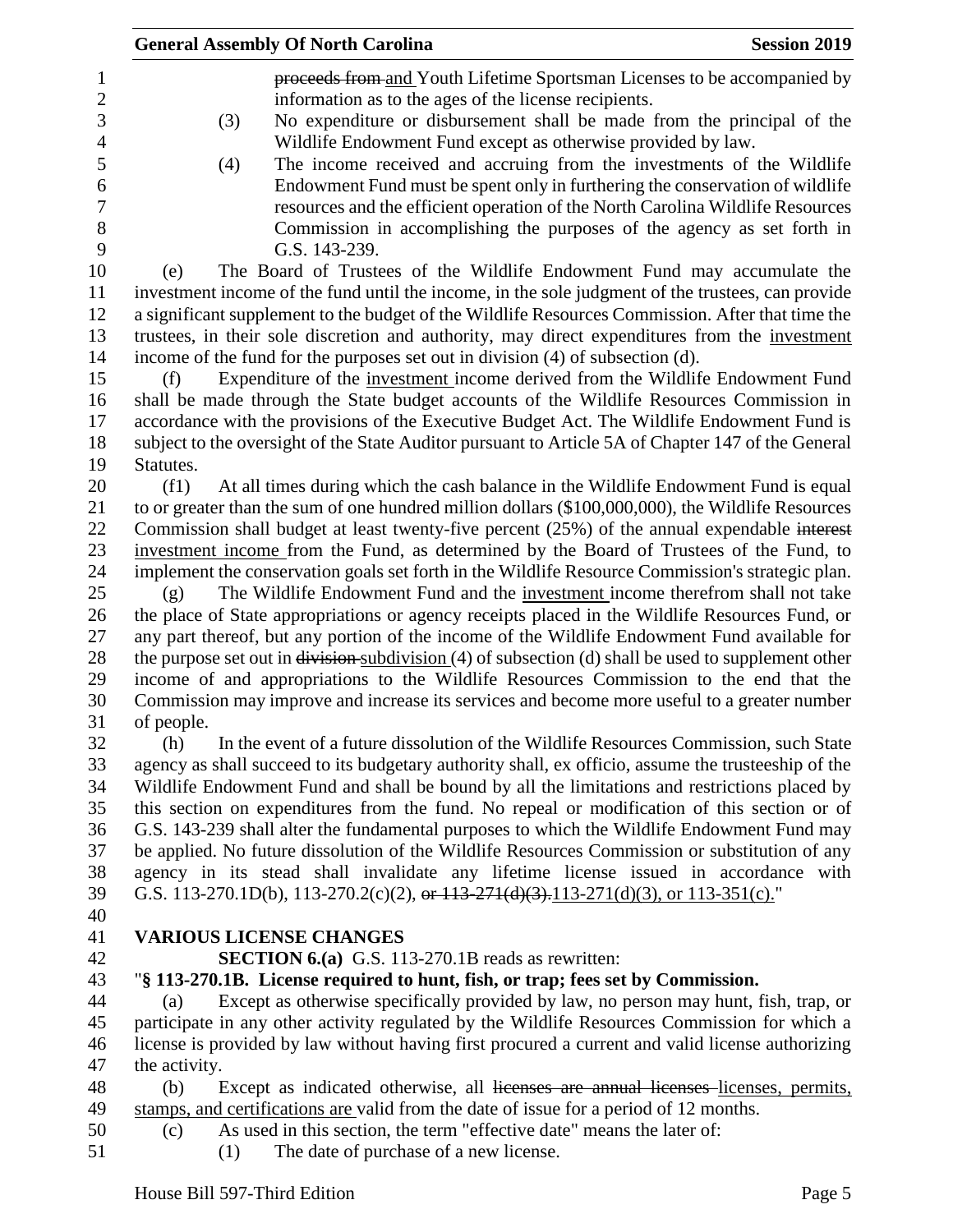|                 | <b>General Assembly Of North Carolina</b>                                                                 | <b>Session 2019</b> |
|-----------------|-----------------------------------------------------------------------------------------------------------|---------------------|
| (2)             | The first day after the expiration of a currently valid license of the same type<br>held by the licensee. |                     |
| (d)             | For those licenses sold directly through the Commission by telephone, mail, online,                       |                     |
|                 | or at a service counter, the Commission may charge a fee of two dollars (\$2.00) per transaction.         |                     |
|                 | A fee may not be charged by the Commission for federal Harvest Information Program (HIP)                  |                     |
|                 | certification, big game harvest report cards for lifetime license holders, exempt landowners,             |                     |
|                 | persons of less than 16 years of age, or for any other license or vessel transactions for which there     |                     |
| is no charge.   |                                                                                                           |                     |
| (e)             | The Wildlife Resources Commission shall adopt rules to establish fees for the                             |                     |
|                 | hunting, fishing, trapping, and activity licenses all licenses, permits, stamps, and certifications       |                     |
|                 | issued and administered by the Wildlife Resources Commission. Commission, except those                    |                     |
|                 | specified in G.S. 113-173. No rule to increase fees above January 1, 2015, levels may increase a          |                     |
|                 | fee in excess of the total increase in the Consumer Price Index for All Urban Consumers                   |                     |
|                 | Consumers, rounded up to the next whole dollar, over the period of time since the last fee change.        |                     |
|                 | The statutory fees for the hunting, fishing, trapping, and activity licenses issued and                   |                     |
|                 | administered by the Wildlife Resources Commission shall expire when the rules adopted                     |                     |
|                 | pursuant to this subsection become effective."                                                            |                     |
|                 | <b>SECTION 6.(b)</b> G.S. 113-270.1C reads as rewritten:                                                  |                     |
|                 | "§ 113-270.1C. Combination hunting and inland fishing licenses.                                           |                     |
| (a)             | The combination hunting and inland fishing licenses set forth in subsection (b) of this                   |                     |
|                 | section entitle the licensee to take, except on game lands, take all wild birds and wild animals,         |                     |
|                 | other than big game and waterfowl, by all lawful methods-methods, except trapping, and in all             |                     |
|                 | open seasons, and to fish with hook and line in all inland and joint fishing waters, except and           |                     |
|                 | public mountain trout waters. waters, but does not entitle the licensee to engage in fishing in           |                     |
|                 | coastal fishing waters. A combination hunting and inland fishing license issued under this section        |                     |
|                 | does not entitle the licensee to engage in recreational fishing in coastal fishing waters that are not    |                     |
|                 | joint fishing waters-entitles the licensee to access and use Wildlife Resources Commission                |                     |
| Property.       |                                                                                                           |                     |
| (b)             | Combination hunting and inland fishing licenses issued by the Wildlife Resources                          |                     |
| Commission are: |                                                                                                           |                     |
| (1)             | Resident Annual Combination Hunting and Inland Fishing License $-\frac{$25.00}{}$ .                       |                     |
|                 | \$35.00. This license shall be issued only to an individual resident of the State.                        |                     |
| (2),            | (3) Repealed by Session Laws 1997-326, s. 2.                                                              |                     |
| (4)             | Repealed by Session Laws 2005-455, s. 1.6, effective January 1, 2007.                                     |                     |
| (5)             | Resident Disabled Veteran Lifetime Combination Hunting and Inland Fishing                                 |                     |
|                 | License $-$ \$10.00. This license shall be issued only to an individual who is a                          |                     |
|                 | resident of the State and who is a fifty percent (50%) or more disabled veteran                           |                     |
|                 | as determined by the United States Department of Veterans Affairs. This                                   |                     |
|                 | license remains valid for the lifetime of the licensee so long as the licensee                            |                     |
|                 | remains fifty percent (50%) or more disabled. This license entitles the licensee                          |                     |
|                 | to fish in public mountain trout waters as provided in G.S.                                               |                     |
|                 | 113-272(a).licensee.                                                                                      |                     |
| (6)             | Resident Totally Disabled Lifetime Combination Hunting and Inland Fishing                                 |                     |
|                 | License $-$ \$10.00. This license shall be issued only to an individual who is a                          |                     |
|                 | resident of the State and who is totally and permanently disabled as                                      |                     |
|                 | determined by the Social Security Administration. This license remains valid                              |                     |
|                 | for the lifetime of the licensee. This license entitles the licensee to fish in                           |                     |
|                 | public mountain trout waters as provided in G.S. 113-272(a)."                                             |                     |
|                 | <b>SECTION 6.(c)</b> G.S. 113-270.1D reads as rewritten:                                                  |                     |
|                 | "§ 113-270.1D. Sportsman licenses.                                                                        |                     |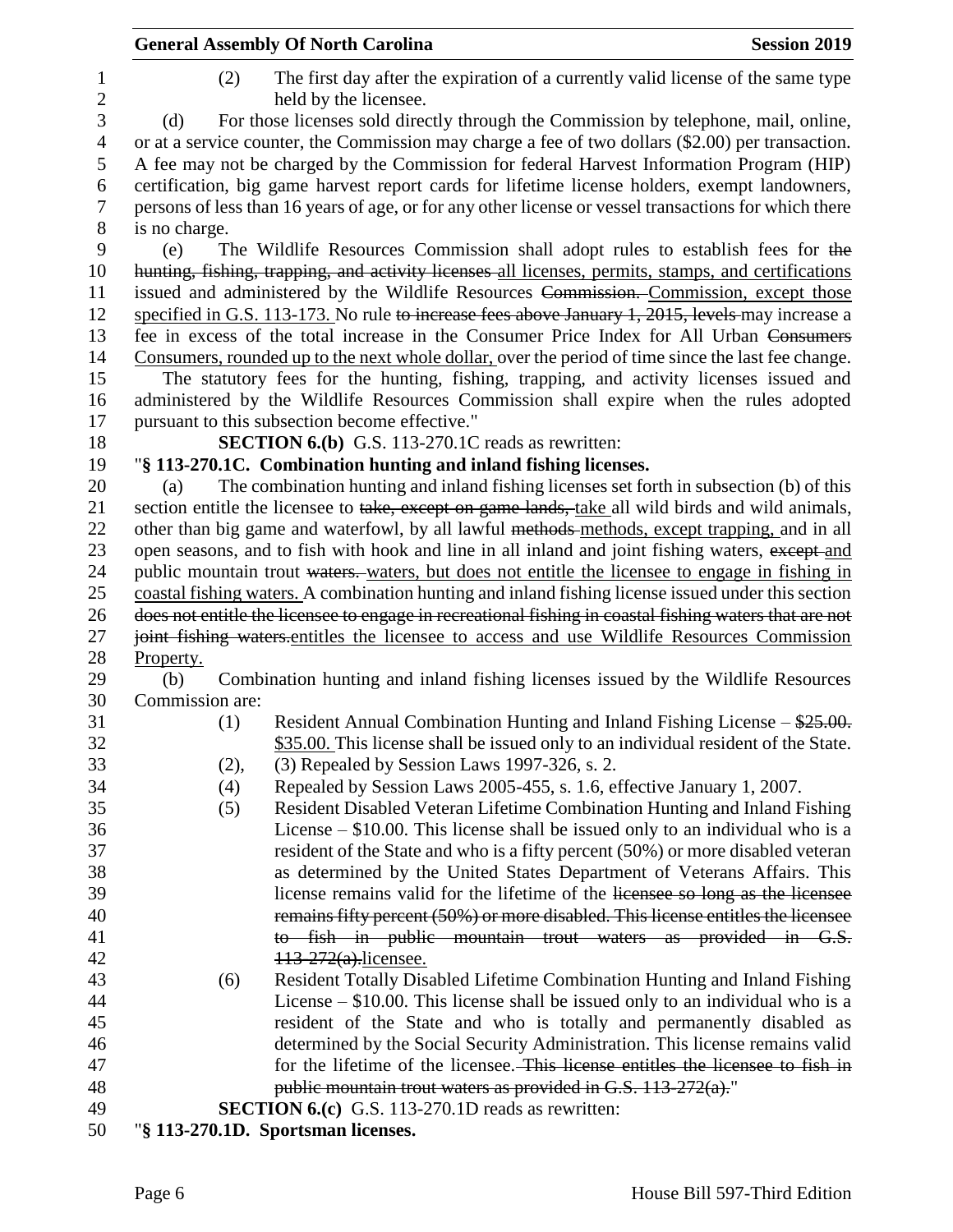## **General Assembly Of North Carolina Session 2019**

| $\mathbf{1}$   | (a)                                                                                                | Annual Sportsman License – \$50.00. This license shall be issued only to an individual                  |  |  |  |
|----------------|----------------------------------------------------------------------------------------------------|---------------------------------------------------------------------------------------------------------|--|--|--|
| $\overline{c}$ |                                                                                                    | resident of the State and entitles the licensee to take all wild animals and wild birds, including      |  |  |  |
| 3              | waterfowl, by all lawful methods methods, except trapping, in all open seasons, including the use  |                                                                                                         |  |  |  |
| $\overline{4}$ | of game lands, and to fish with hook and line for all fish in all inland and joint fishing waters, |                                                                                                         |  |  |  |
| 5              |                                                                                                    | including public mountain trout waters. waters, but does not entitle the licensee to engage in          |  |  |  |
| 6              |                                                                                                    | fishing in coastal waters. An annual sportsman license issued under this subsection does not            |  |  |  |
| $\tau$         |                                                                                                    | entitle the licensee to engage in recreational fishing in coastal fishing waters that are not joint     |  |  |  |
| $8\,$          |                                                                                                    | fishing waters entitles the licensee to access and use Wildlife Resources Commission Property.          |  |  |  |
| 9              | (b)                                                                                                | Lifetime Sportsman Licenses. - Except as provided in subdivision (7) of this                            |  |  |  |
| 10             |                                                                                                    | subsection, lifetime Lifetime sportsman licenses are valid for the lifetime of the licensees.           |  |  |  |
| 11             |                                                                                                    | Lifetime sportsman licenses entitle the licensees to take all wild animals and wild birds by all        |  |  |  |
| 12             |                                                                                                    | lawful methods methods, except trapping, in all open seasons, including the use of game lands,          |  |  |  |
| 13             |                                                                                                    | and to fish with hook and line for all fish in all inland and joint fishing waters, including public    |  |  |  |
| 14             |                                                                                                    | mountain trout waters. waters, but does not entitle the licensee to engage in fishing in coastal        |  |  |  |
| 15             |                                                                                                    | fishing waters. A lifetime sportsman license issued under this subsection does not entitle the          |  |  |  |
| 16             |                                                                                                    | licensee to engage in recreational fishing in coastal fishing waters that are not joint fishing waters. |  |  |  |
| 17             |                                                                                                    | entitles the licensee to access and use Wildlife Resources Commission Property. Lifetime                |  |  |  |
| 18             |                                                                                                    | sportsman licenses issued by the Wildlife Resources Commission are:                                     |  |  |  |
| 19             | (1)                                                                                                | Infant Lifetime Sportsman License $-$ \$200.00. This license shall be issued                            |  |  |  |
| 20             |                                                                                                    | only to an individual under one year of age.                                                            |  |  |  |
| 21             | (2)                                                                                                | Youth Lifetime Sportsman License – \$350.00. This license shall be issued                               |  |  |  |
| 22             |                                                                                                    | only to an individual under 12 years of age.                                                            |  |  |  |
| 23             | (3)                                                                                                | Adult Resident Lifetime Sportsman License – \$500.00. This license shall be                             |  |  |  |
| 24             |                                                                                                    | issued only to an individual resident of the State who is 12 years of age or                            |  |  |  |
| 25             |                                                                                                    | older but younger than 70 years of age.                                                                 |  |  |  |
| 26             | (4)                                                                                                | Nonresident Lifetime Sportsman License $- $1,200$ . This license shall be                               |  |  |  |
| 27             |                                                                                                    | issued only to an individual nonresident of the State.                                                  |  |  |  |
| 28             | (5)                                                                                                | Age 70 Resident Lifetime Sportsman License - \$15.00. This license shall be                             |  |  |  |
| 29<br>30       |                                                                                                    | issued only to an individual resident of the State who is at least 70 years of                          |  |  |  |
| 31             | (6)                                                                                                | age.<br>Repealed by Session Laws 2005-455, s. 1.7. effective January 1, 2007.                           |  |  |  |
| 32             | (7)                                                                                                | Resident Disabled Veteran Lifetime Sportsman License – \$100.00. This                                   |  |  |  |
| 33             |                                                                                                    | license shall be issued only to an individual who is a resident of the State and                        |  |  |  |
| 34             |                                                                                                    | who is a fifty percent (50%) or more disabled veteran as determined by the                              |  |  |  |
| 35             |                                                                                                    | United States Department of Veterans Affairs or as established by rules of the                          |  |  |  |
| 36             |                                                                                                    | Wildlife Resources Commission. This lieense remains valid for the lifetime                              |  |  |  |
| 37             |                                                                                                    | of the licensee so long as the licensee remains fifty percent (50%) or more                             |  |  |  |
| 38             |                                                                                                    | disabled.                                                                                               |  |  |  |
| 39             | (8)                                                                                                | Resident Totally Disabled Lifetime Sportsman License - \$100.00. This                                   |  |  |  |
| 40             |                                                                                                    | license shall be issued only to an individual who is a resident of the State and                        |  |  |  |
| 41             |                                                                                                    | who is totally and permanently disabled as determined by the Social Security                            |  |  |  |
| 42             |                                                                                                    | Administration or as established by rules of the Wildlife Resources                                     |  |  |  |
| 43             |                                                                                                    | Commission.                                                                                             |  |  |  |
| 44             | (9)                                                                                                | (Effective July 1, 2019) Fallen Wildlife Officers Memorial Lifetime                                     |  |  |  |
| 45             |                                                                                                    | Sportsman License. – This license shall also be known as the John Oliver                                |  |  |  |
| 46             |                                                                                                    | Edwards Memorial Lifetime Sportsman License and shall be issued free of                                 |  |  |  |
| 47             |                                                                                                    | charge only to a surviving spouse, child, grandchild, or great-grandchild of a                          |  |  |  |
| 48             |                                                                                                    | wildlife enforcement officer killed in the line of duty."                                               |  |  |  |
| 49             |                                                                                                    | <b>SECTION 6.(d)</b> G.S. 113-270.2 reads as rewritten:                                                 |  |  |  |
| 50             |                                                                                                    | "§ 113-270.2. Hunting licenses.                                                                         |  |  |  |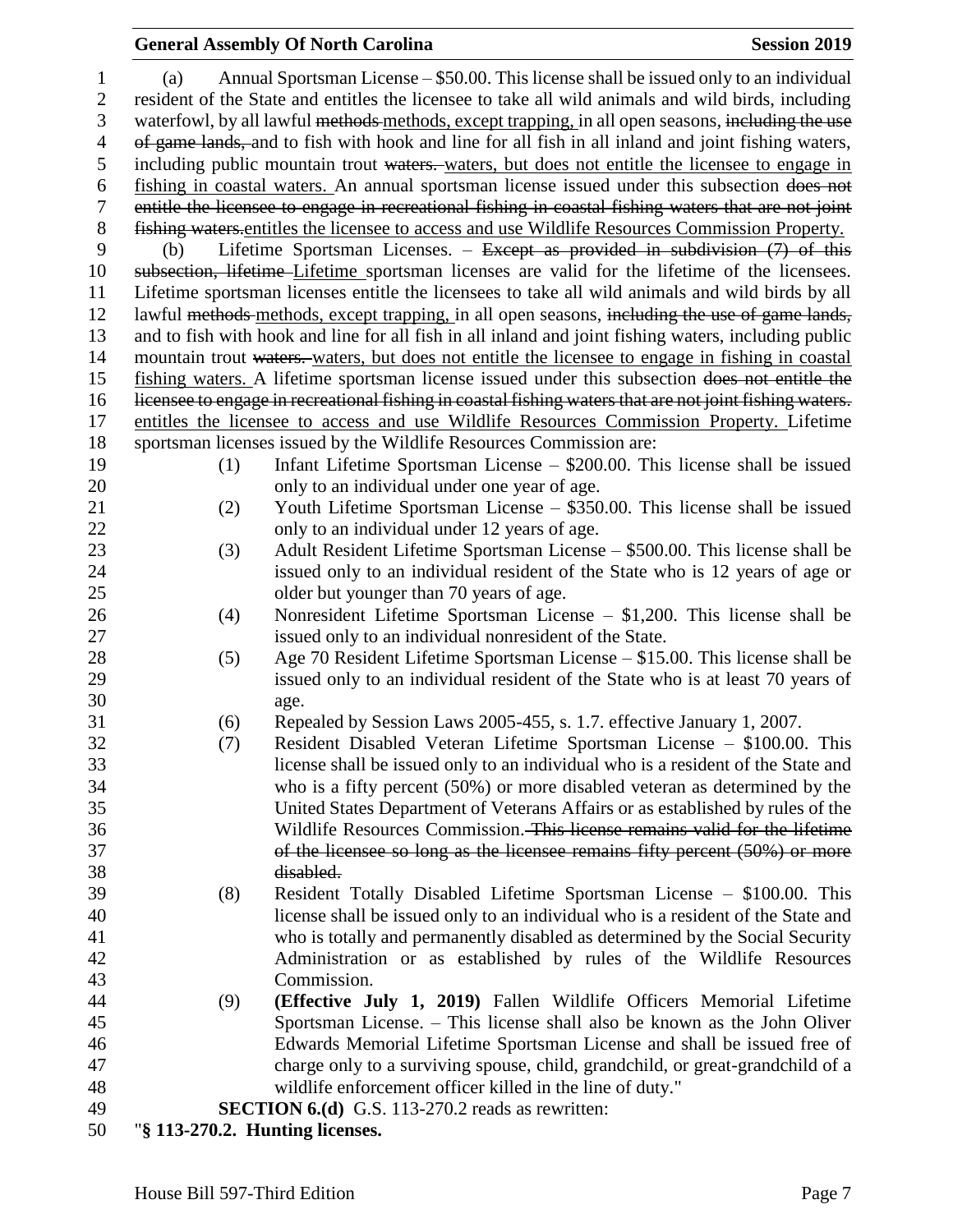|                     |     | <b>General Assembly Of North Carolina</b>                                                                                       | <b>Session 2019</b> |
|---------------------|-----|---------------------------------------------------------------------------------------------------------------------------------|---------------------|
| (a)                 |     | The hunting licenses set forth in subdivisions (1), $(3)$ , $(2)$ , $(5)$ , $(6)$ , and $(6)$ - $(7)$ of                        |                     |
|                     |     | subsection (c) of this section entitle the holder to take, except on game lands, take wild birds and                            |                     |
|                     |     | wild animals, other than big game and waterfowl, by all lawful methods-methods, except                                          |                     |
|                     |     | trapping, and in all open seasons. Unless otherwise specified, a hunting license issued under this                              |                     |
|                     |     | subsection entitles the licensee to access and use Wildlife Resources Commission Property. The                                  |                     |
|                     |     | comprehensive hunting licenses of subdivisions (2) and (5) of subsection (c) of this section                                    |                     |
|                     |     | further entitle the holder to take big game and waterfowl and to use game lands waterfowl.                                      |                     |
| (b)                 |     | Repealed by Session Laws 1993 (Reg. Sess., 1994), c. 684, s. 2.                                                                 |                     |
| (c)                 |     | The hunting licenses issued by the Wildlife Resources Commission are as follows:                                                |                     |
|                     | (1) | Resident State Hunting License – \$20.00. \$25.00. This license shall be issued<br>only to an individual resident of the State. |                     |
|                     | (2) | Lifetime Resident Comprehensive Hunting License – \$250.00. This license                                                        |                     |
|                     |     | shall be issued only to an individual resident of the State and is valid for the                                                |                     |
|                     |     | lifetime of the holder.                                                                                                         |                     |
|                     | (3) | Repealed by Session Laws 2013-283, s. 3, effective August 1, 2014.                                                              |                     |
|                     | (4) | Controlled Hunting Preserve Hunting License – \$20.00. This license shall be                                                    |                     |
|                     |     | issued to an individual resident or nonresident to take only foxes foxes,                                                       |                     |
|                     |     | coyotes, rabbits, and domestically raised chukars, Hungarian partridges, and                                                    |                     |
|                     |     | game birds, other than wild turkey, only within a controlled hunting preserve                                                   |                     |
|                     |     | licensed and operated in accordance with G.S. $113-273(g)$ and implementing                                                     |                     |
|                     |     | rules of the Wildlife Resources Commission. This license does not authorize                                                     |                     |
|                     |     | access to or use of Wildlife Resources Commission Property.                                                                     |                     |
|                     | (5) | Resident Annual Comprehensive Hunting License - \$36.00. This license shall                                                     |                     |
|                     |     | be issued only to an individual resident of the State.                                                                          |                     |
|                     | (6) | Nonresident State Hunting License. This license shall be issued only to a                                                       |                     |
|                     |     | nonresident. The nonresident State hunting licenses issued by the Wildlife                                                      |                     |
|                     |     | <b>Resources Commission are:</b>                                                                                                |                     |
|                     |     | Season License - \$80.00.\$100.00.<br>a.                                                                                        |                     |
|                     |     | Ten-Day License $-$ \$60.00. \$80.00. This license is valid for the 10<br>b.                                                    |                     |
|                     |     | consecutive dates indicated on the license.                                                                                     |                     |
|                     | (7) | Falconry Hunting License $-$ \$25.00. This license shall be issued to an                                                        |                     |
|                     |     | individual resident or nonresident and authorizes taking wildlife by means of                                                   |                     |
|                     |     | falconry. In addition to a falconry hunting license, the license holder shall also                                              |                     |
|                     |     | possess a valid falconry license as described in G.S. 113-270.3(b)(4). This                                                     |                     |
|                     |     | license expires June 30.                                                                                                        |                     |
| (d)                 |     | One dollar (\$1.00) of the proceeds received from the sale of each nonresident hunting                                          |                     |
|                     |     | license sold pursuant to subdivision (6) of subsection (c) of this section shall be set aside by the                            |                     |
|                     |     | Wildlife Resources Commission and contributed to a proper agency or agencies in the United                                      |                     |
|                     |     | States for expenditure in Canada for the restoration and management of migratory waterfowl."                                    |                     |
|                     |     | <b>SECTION 6.(e)</b> G.S. 113-270.3 reads as rewritten:                                                                         |                     |
|                     |     | "§ 113-270.3. Special activity licenses; big game kill reports.                                                                 |                     |
| (a)                 |     | In addition to any hunting, trapping, or fishing license that may be required pursuant                                          |                     |
|                     |     | to G.S. 113-270.1B(a), individuals engaging in specially regulated activities must have the                                     |                     |
|                     |     | appropriate special activity license and stamp prescribed in this section before engaging in the                                |                     |
| regulated activity. |     |                                                                                                                                 |                     |
| (b)                 |     | The special activity licenses and stamp issued by the Wildlife Resources Commission                                             |                     |
| are as follows:     |     |                                                                                                                                 |                     |
|                     |     |                                                                                                                                 |                     |
|                     | (2) | Nonresident Big Game Hunting License. This license shall be issued only to                                                      |                     |
|                     |     | an individual nonresident of the State and entitles the holder to take big game                                                 |                     |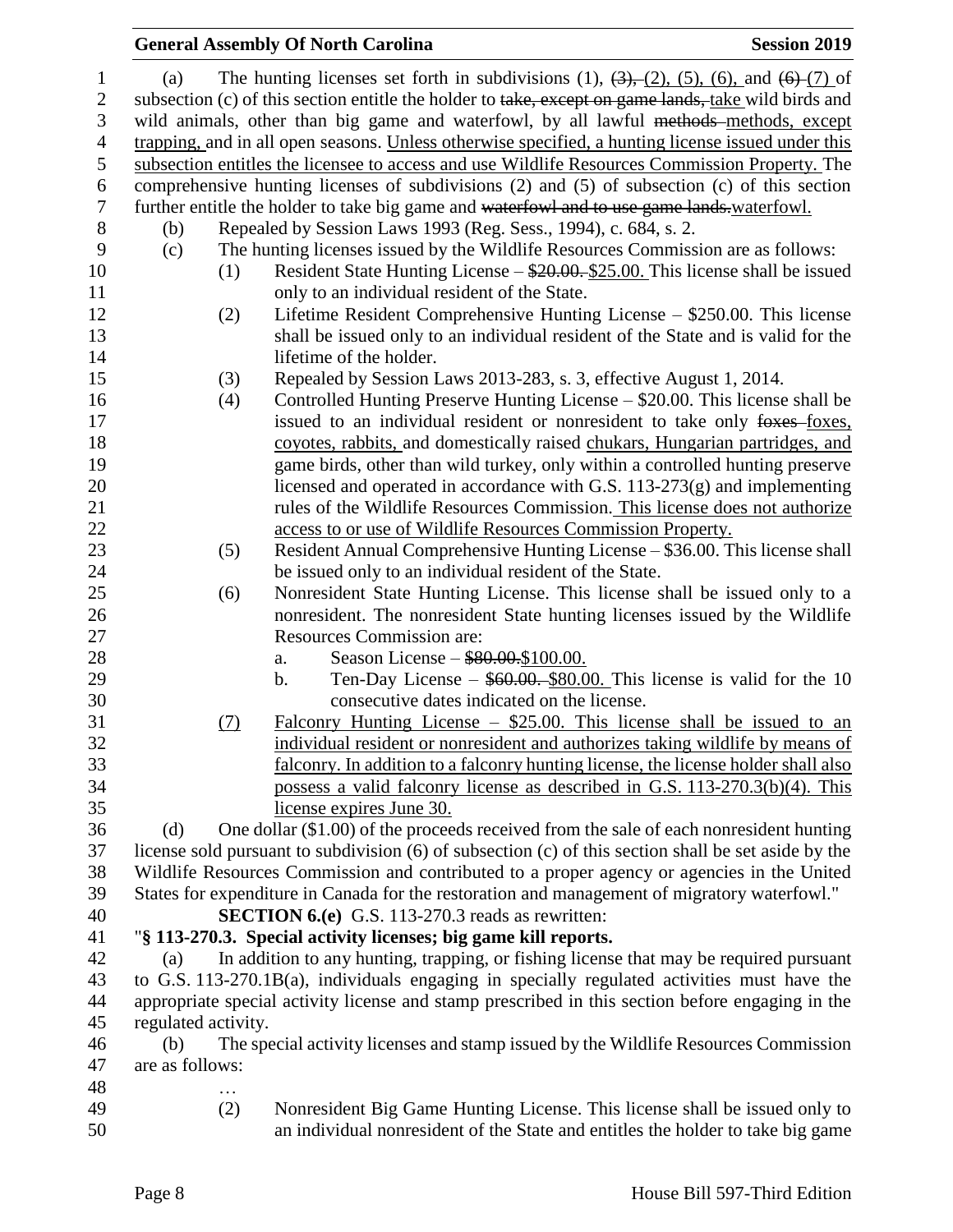|                                                      | <b>General Assembly Of North Carolina</b><br><b>Session 2019</b>                                                                                                                                                                                                                                                                                                                                                                                                                       |
|------------------------------------------------------|----------------------------------------------------------------------------------------------------------------------------------------------------------------------------------------------------------------------------------------------------------------------------------------------------------------------------------------------------------------------------------------------------------------------------------------------------------------------------------------|
| 1<br>$\overline{c}$<br>3<br>$\overline{4}$<br>5<br>6 | by all lawful methods and during all open seasons. The nonresident big game<br>hunting licenses issued by the Wildlife Resources Commission are:<br>Season License - \$80.00.\$100.00.<br>a.<br>Ten-Day License $-$ \$60.00. \$80.00. This license is only valid for the<br>$\mathbf b$ .<br>10 consecutive dates indicated on the license.                                                                                                                                            |
| $\overline{7}$<br>$8\,$<br>9<br>10<br>11<br>12       | Game Land License $-$ \$15.00. This license shall be issued to an individual<br>(3)<br>resident or nonresident of the State and entitles the holder to hunt and trap on<br>game lands managed by the Wildlife Resources Commission. The Wildlife<br>Resources Commission may, pursuant to G.S. 113-264(a), designate in its<br>rules other-activities on game lands that require purchase of this license and<br>may charge additional fees for use of specially developed facilities. |
| 13                                                   | Falconry License $-$ \$10.00. This license shall be issued to an individual<br>(4)                                                                                                                                                                                                                                                                                                                                                                                                     |
| 14                                                   | resident or nonresident of the State and must be procured before:                                                                                                                                                                                                                                                                                                                                                                                                                      |
| 15<br>16                                             | Taking, importing, transporting, or possessing a raptor; or<br>a.<br>Taking wildlife by means of falconry.<br>b.                                                                                                                                                                                                                                                                                                                                                                       |
| 17                                                   | In addition to a falconry license, license holders 16 years of age and older                                                                                                                                                                                                                                                                                                                                                                                                           |
| 18                                                   | must also possess a hunting license as set forth in G.S. 113-270.1C.                                                                                                                                                                                                                                                                                                                                                                                                                   |
| 19                                                   | 113-270.1D, and 113-270.2 when taking wildlife by means of falconry. The                                                                                                                                                                                                                                                                                                                                                                                                               |
| 20                                                   | Wildlife Resources Commission may issue classes of falconry licenses                                                                                                                                                                                                                                                                                                                                                                                                                   |
| 21<br>22                                             | necessary to participate in the federal/State permit system, require necessary<br>examinations before issuing licenses or permits to engage in various                                                                                                                                                                                                                                                                                                                                 |
| 23                                                   | authorized activities related to possession and maintenance of raptors and the                                                                                                                                                                                                                                                                                                                                                                                                         |
| 24                                                   | sport of falconry, and regulate licenses as required by governing federal law                                                                                                                                                                                                                                                                                                                                                                                                          |
| 25                                                   | and rules. To defray the costs of administering required examinations, the                                                                                                                                                                                                                                                                                                                                                                                                             |
| 26                                                   | Wildlife Resources Commission may charge reasonable fees upon giving                                                                                                                                                                                                                                                                                                                                                                                                                   |
| 27                                                   | them. To meet minimum federal standards plus other State standards in the                                                                                                                                                                                                                                                                                                                                                                                                              |
| 28                                                   | interests of conservation of wildlife resources, the Wildlife Resources                                                                                                                                                                                                                                                                                                                                                                                                                |
| 29                                                   | Commission may impose all necessary controls, including those set out in the                                                                                                                                                                                                                                                                                                                                                                                                           |
| 30                                                   | sections pertaining to collection licenses and captivity licenses, and may issue                                                                                                                                                                                                                                                                                                                                                                                                       |
| 31                                                   | permits and require reports, but no collection license or captivity license is                                                                                                                                                                                                                                                                                                                                                                                                         |
| 32                                                   | needed in addition to the falconry license.                                                                                                                                                                                                                                                                                                                                                                                                                                            |
| 33<br>34                                             | $\ldots$ "<br><b>SECTION 6.(f)</b> G.S. 113-270.5 reads as rewritten:                                                                                                                                                                                                                                                                                                                                                                                                                  |
| 35                                                   | "§ 113-270.5. Trapping licenses.                                                                                                                                                                                                                                                                                                                                                                                                                                                       |
| 36                                                   | Except as otherwise specifically provided by law, no one may take fur-bearing<br>(a)                                                                                                                                                                                                                                                                                                                                                                                                   |
| 37                                                   | animals by trapping, or by any other authorized special method that preserves the pelt from                                                                                                                                                                                                                                                                                                                                                                                            |
| 38                                                   | injury, without first having procured a current and valid trapping license. When the trapping                                                                                                                                                                                                                                                                                                                                                                                          |
| 39                                                   | license is required, it serves in lieu of a hunting license in the taking of fur-bearing animals. If                                                                                                                                                                                                                                                                                                                                                                                   |
| 40                                                   | fur-bearing animals are taken as game, at the times and by the hunting methods that may be                                                                                                                                                                                                                                                                                                                                                                                             |
| 41                                                   | authorized, hunting license requirements apply-no person may take wild animals by trapping                                                                                                                                                                                                                                                                                                                                                                                             |
| 42                                                   | during open trapping seasons without a valid trapping license.                                                                                                                                                                                                                                                                                                                                                                                                                         |
| 43                                                   | The trapping licenses issued by the Wildlife Resources Commission are as<br>(b)                                                                                                                                                                                                                                                                                                                                                                                                        |
| 44<br>45                                             | follows: follows and entitle the licensee to access and use Wildlife Resource Commission<br>Property:                                                                                                                                                                                                                                                                                                                                                                                  |
| 46                                                   | Resident State Trapping License – \$30.00. This license is valid only for use<br>(1)                                                                                                                                                                                                                                                                                                                                                                                                   |
| 47                                                   | by an individual resident of the State.                                                                                                                                                                                                                                                                                                                                                                                                                                                |
| 48                                                   | <u> Resident Lifetime Trapping License – \$300.00. This license shall be issued</u><br>(1a)                                                                                                                                                                                                                                                                                                                                                                                            |
| 49                                                   | only to an individual resident of the State and is valid for the lifetime of the                                                                                                                                                                                                                                                                                                                                                                                                       |
| 50                                                   | licensee.                                                                                                                                                                                                                                                                                                                                                                                                                                                                              |
| 51                                                   | Repealed by Session Laws 2013-283, s. 6, effective August 1, 2014.<br>(2)                                                                                                                                                                                                                                                                                                                                                                                                              |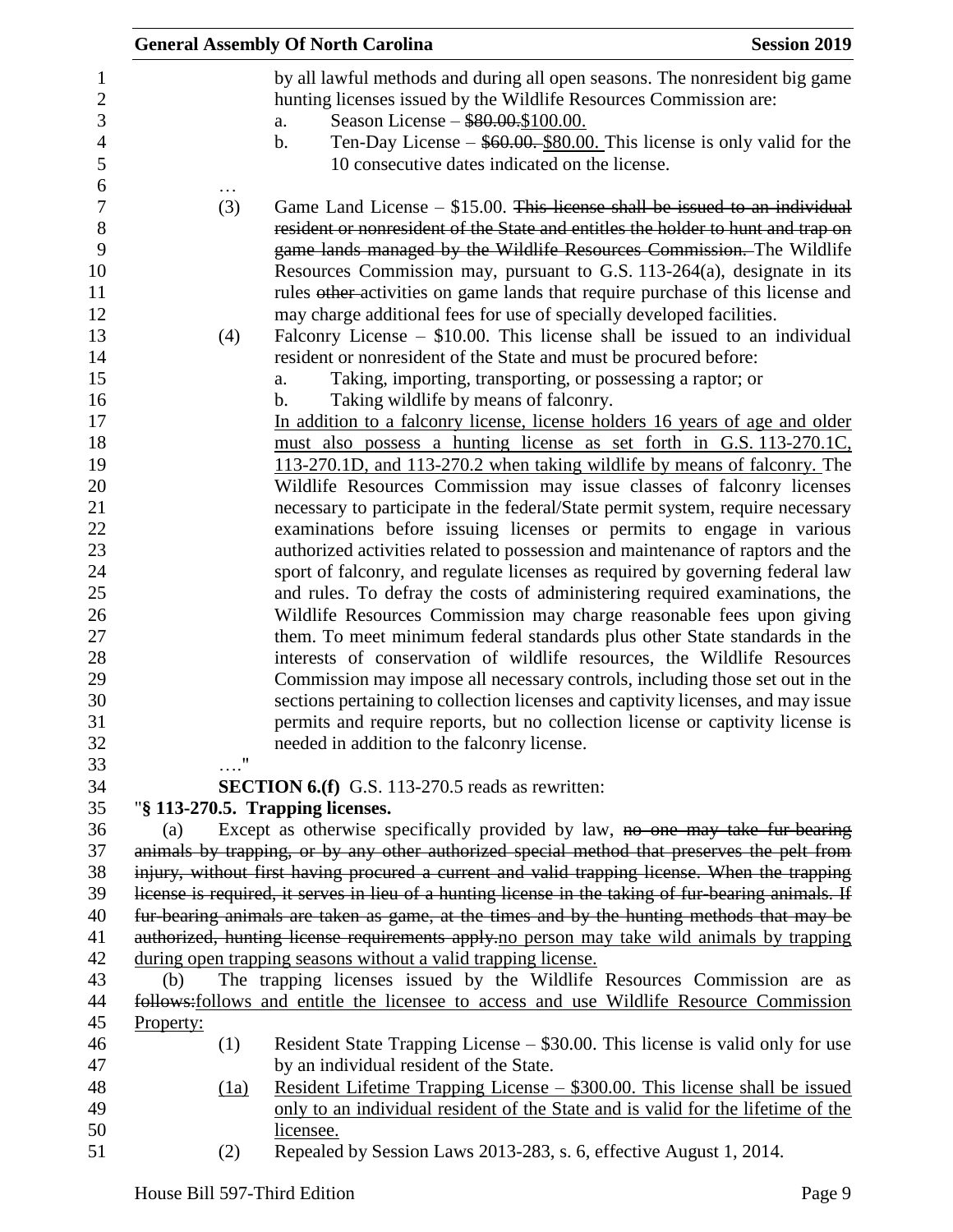|                |             |             | <b>General Assembly Of North Carolina</b>                                                                            | <b>Session 2019</b> |
|----------------|-------------|-------------|----------------------------------------------------------------------------------------------------------------------|---------------------|
| 1              |             | (3)         | Nonresident State Trapping License $- $125.00$ . This license is valid for use                                       |                     |
| $\overline{c}$ |             |             | by an individual within the State."                                                                                  |                     |
| $\mathfrak{Z}$ |             |             | <b>SECTION 6.(g)</b> G.S. 113-271 reads as rewritten:                                                                |                     |
| $\overline{4}$ |             |             | "§ 113-271. Hook-and-line licenses in inland and joint fishing waters.                                               |                     |
| $\mathfrak s$  | (a)         |             | An inland hook-and-line fishing license issued under subdivisions $(2)$ , $(3)$ , $(5)$ , $(6)$ ,                    |                     |
| 6              |             |             | $(6a)$ , $(6b)$ , and $(6c)$ of subsection $(d)$ of this section entitles the licensee to fish with hook and line    |                     |
| $\tau$         |             |             | in inland fishing waters and waters, joint fishing waters. waters, and public mountain trout waters.                 |                     |
| 8              |             |             | An inland hook-and-line fishing license issued under this section does not entitle entitles the                      |                     |
| 9              |             |             | licensee to engage in recreational fishing in coastal fishing waters that are not joint fishing waters.              |                     |
| 10             |             |             | An inland hook-and-line fishing license issued under subdivision $(1)$ , $(3)$ , $(6a)$ , $(6b)$ , $(6c)$ , or $(9)$ |                     |
| 11             |             |             | of subsection (d) of this section entitles the licensee to fish with hook and line in public mountain                |                     |
| 12             |             |             | trout waters access and use Wildlife Resources Commission Property, but does not entitle the                         |                     |
| 13             |             |             | licensee to engage in fishing in coastal fishing waters.                                                             |                     |
| 14             | (b)         |             | Repealed by Session Laws 1993 (Reg. Sess., 1994), c. 684, s. 4.                                                      |                     |
| 15             | (c)         |             | Repealed by Session Laws 1979, c. 830, s. 1.                                                                         |                     |
| 16             | (d)         |             | The hook-and-line fishing licenses issued by the Wildlife Resources Commission are                                   |                     |
| 17             | as follows: |             |                                                                                                                      |                     |
| 18             |             | $\bigoplus$ | Resident Annual Comprehensive Inland Fishing License \$25.00. This                                                   |                     |
| 19             |             |             | license shall be issued only to an individual resident of the State.                                                 |                     |
| 20             |             | (2)         | Resident State Inland Fishing License $-\frac{$20.00}{25.00}$ . This license shall be                                |                     |
| 21             |             |             | issued only to an individual resident of the State.                                                                  |                     |
| 22             |             | (3)         | Lifetime Resident Comprehensive Inland Fishing License - \$250.00. This                                              |                     |
| 23             |             |             | license shall be issued only to an individual resident of the State and is valid                                     |                     |
| 24             |             |             | for the lifetime of the licensee.                                                                                    |                     |
| 25             |             | (4)         | Repealed by Session Laws 2013-283, s. 7, effective August 1, 2014.                                                   |                     |
| 26             |             | (5)         | Nonresident State Inland Fishing License – \$36.00. \$45.00. This license shall                                      |                     |
| 27             |             |             | be issued to an individual nonresident of the State.                                                                 |                     |
| 28             |             | (6)         | Short-Term Inland Fishing Licenses. Short-term inland fishing licenses are                                           |                     |
| 29             |             |             | valid only for the date or consecutive dates indicated on the licenses.                                              |                     |
| 30             |             |             | Short-term inland fishing licenses issued by the Wildlife Resources                                                  |                     |
| 31             |             |             | Commission are:                                                                                                      |                     |
| 32             |             |             | Resident 10-day Inland Fishing License - \$7.00. \$9.00. This license<br>a.                                          |                     |
| 33             |             |             | shall be issued only to a resident of the State.                                                                     |                     |
| 34             |             |             | Nonresident 10-day Inland Fishing License - \$18.00. \$23.00. This<br>b.                                             |                     |
| 35             |             |             | license shall be issued only to a nonresident of the State.                                                          |                     |
| 36             |             |             | Repealed by Session Laws 2005-455, s. 1.8, effective January 1, 2007.<br>c.                                          |                     |
| 37             |             | (6a)        | Age 70 Resident Lifetime Inland Fishing License $- $15.00$ . This license shall                                      |                     |
| 38             |             |             | be issued only to an individual resident of the State who is at least 70 years of                                    |                     |
| 39<br>40       |             | (6b)        | age.<br>Resident Disabled Veteran Lifetime Inland Fishing License - \$10.00. This                                    |                     |
| 41             |             |             | license shall be issued only to an individual who is a resident of the State and                                     |                     |
| 42             |             |             | who is a fifty percent (50%) or more disabled veteran as determined by the                                           |                     |
| 43             |             |             | United States Department of Veterans Affairs or as established by rules of the                                       |                     |
| 44             |             |             | Wildlife Resources Commission. This license remains valid for the lifetime                                           |                     |
| 45             |             |             | of the licensee so long as the licensee remains fifty percent (50%) or more                                          |                     |
| 46             |             |             | disabled.licensee.                                                                                                   |                     |
| 47             |             | (6c)        | Resident Totally Disabled Lifetime Inland Fishing License – \$10.00. This                                            |                     |
| 48             |             |             | license shall be issued only to an individual who is a resident of the State and                                     |                     |
| 49             |             |             | who is totally and permanently disabled as determined by the Social Security                                         |                     |
| 50             |             |             | Administration or as established by rules of the Wildlife Resources                                                  |                     |
| 51             |             |             | Commission. This license remains valid for the lifetime of the licensee.                                             |                     |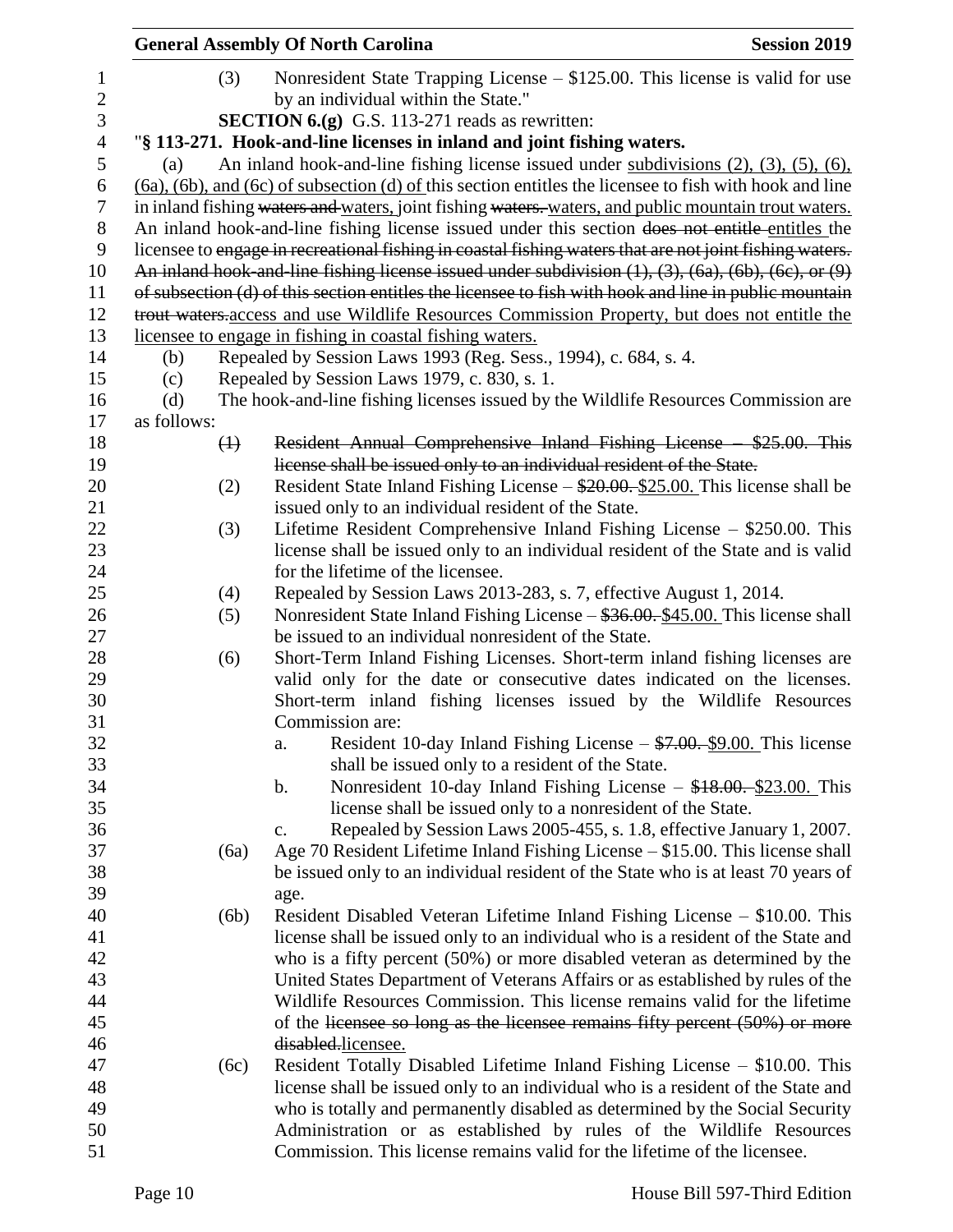|                                  | <b>General Assembly Of North Carolina</b>                                                           | <b>Session 2019</b> |
|----------------------------------|-----------------------------------------------------------------------------------------------------|---------------------|
|                                  |                                                                                                     |                     |
| (10)                             | <u> Mountain Heritage Trout Waters Three-Day Fishing License – \$8.00. This</u>                     |                     |
|                                  | license shall be issued to an individual resident or nonresident of the State and                   |                     |
|                                  | shall entitle the holder to fish in waters designated by the Wildlife Resources                     |                     |
|                                  | Commission as mountain heritage trout waters for the three consecutive days                         |                     |
|                                  | indicated on the license. An individual who holds a mountain heritage trout                         |                     |
|                                  | waters three-day fishing license does not need to hold any other hook-and-line                      |                     |
|                                  | fishing license issued pursuant to this subsection in order to fish in mountain                     |                     |
|                                  | heritage trout waters."                                                                             |                     |
|                                  | SECTION 6.(h) G.S. 113-272 is repealed.                                                             |                     |
|                                  | <b>SECTION 6.(i)</b> G.S. 113-272.3 reads as rewritten:                                             |                     |
|                                  | "§ 113-272.3. Special provisions respecting fishing licenses; grabbling; taking bait fish; use      |                     |
|                                  | of landing nets; lifetime licenses issued from Wildlife Resources Commission                        |                     |
|                                  | headquarters; personalized lifetime sportsman combination licenses.                                 |                     |
| (c)                              | (Effective until July 1, 2019) Lifetime licenses are issued from the Wildlife                       |                     |
|                                  | Resources Commission headquarters. headquarters to facilitate compliance with 50 C.F.R. §           |                     |
|                                  | 80.31. Each application for an any Infant Lifetime Sportsman or Sportsman, Youth Lifetime           |                     |
|                                  | Sportsman-Sportsman, or Age 70 Resident Lifetime License must be accompanied by a certified         |                     |
|                                  | copy of the birth certificate, adoption order containing the date of birth, or other proof of age   |                     |
|                                  |                                                                                                     |                     |
|                                  | satisfactory to the Commission, of the individual to be named as the licensee.                      |                     |
|                                  |                                                                                                     |                     |
| (e)                              | Mountain Heritage Trout Waters Program. – The Wildlife Resources Commission                         |                     |
|                                  | shall establish and implement a Mountain Heritage Trout Waters Program to promote trout             |                     |
|                                  | fishing as a heritage tourism activity. The Commission shall develop criteria for participation in  |                     |
|                                  | the Program by cities and prepare a management plan for mountain heritage trout waters. A city      |                     |
|                                  | that meets the criteria for participation in the Program shall be designated by the Commission as   |                     |
| a Mountain Heritage Trout City." |                                                                                                     |                     |
|                                  | <b>SECTION 6.(j)</b> G.S. 113-272.4 reads as rewritten:                                             |                     |
|                                  | "§ 113-272.4. Collection licenses.                                                                  |                     |
| (a)                              | In the interest of the orderly and efficient conservation of wildlife resources, the                |                     |
|                                  | Wildlife Resources Commission may provide for the licensing of qualified individuals to take        |                     |
|                                  | any of the wildlife resources of the State under a collection license that may serve in lieu of any |                     |
|                                  | other license required in this Article. This license authorizes incidental transportation and       |                     |
|                                  | possession of the wildlife resources necessary to implement the authorized purposes of the taking,  |                     |
|                                  | but the Wildlife Resources Commission in its discretion may additionally impose permit              |                     |
|                                  | requirements under subsection (d) below and G.S. 113-274.                                           |                     |
| (b)                              | The Wildlife Resources Commission may delegate to the Executive Director the                        |                     |
|                                  | authority to impose time limits during which the license is valid and restrictions as to what may   |                     |
|                                  | be taken and method of taking and possession, in the interests of conservation objectives. The      |                     |
|                                  | Executive Director through his responsible agents must determine whether a particular license       |                     |
|                                  | applicant meets the standards and qualifications for licensees set by the Wildlife Resources        |                     |
|                                  | Commission. Methods of taking under a collection license need not be restricted to those            |                     |
|                                  | applicable to ordinary hunting, trapping, or fishing, but the licensee must-shall observe the       |                     |
|                                  | restrictions as to taking, transportation, and possession imposed by the Executive Director upon    |                     |
| the granting of the license.     |                                                                                                     |                     |
| (c)                              | When a more limited duration period is not set by the Executive Director in                         |                     |
|                                  | implementing the rules of the Wildlife Resources Commission, Director, collection licenses are      |                     |
|                                  | valid from January 1 through December 31 in any year. This license is issued upon payment of        |                     |
|                                  | five dollars (\$5.00), but the Wildlife Resources Commission may provide for issuance without       |                     |
|                                  | charge to licensees who represent educational or scientific institutions or some governmental       |                     |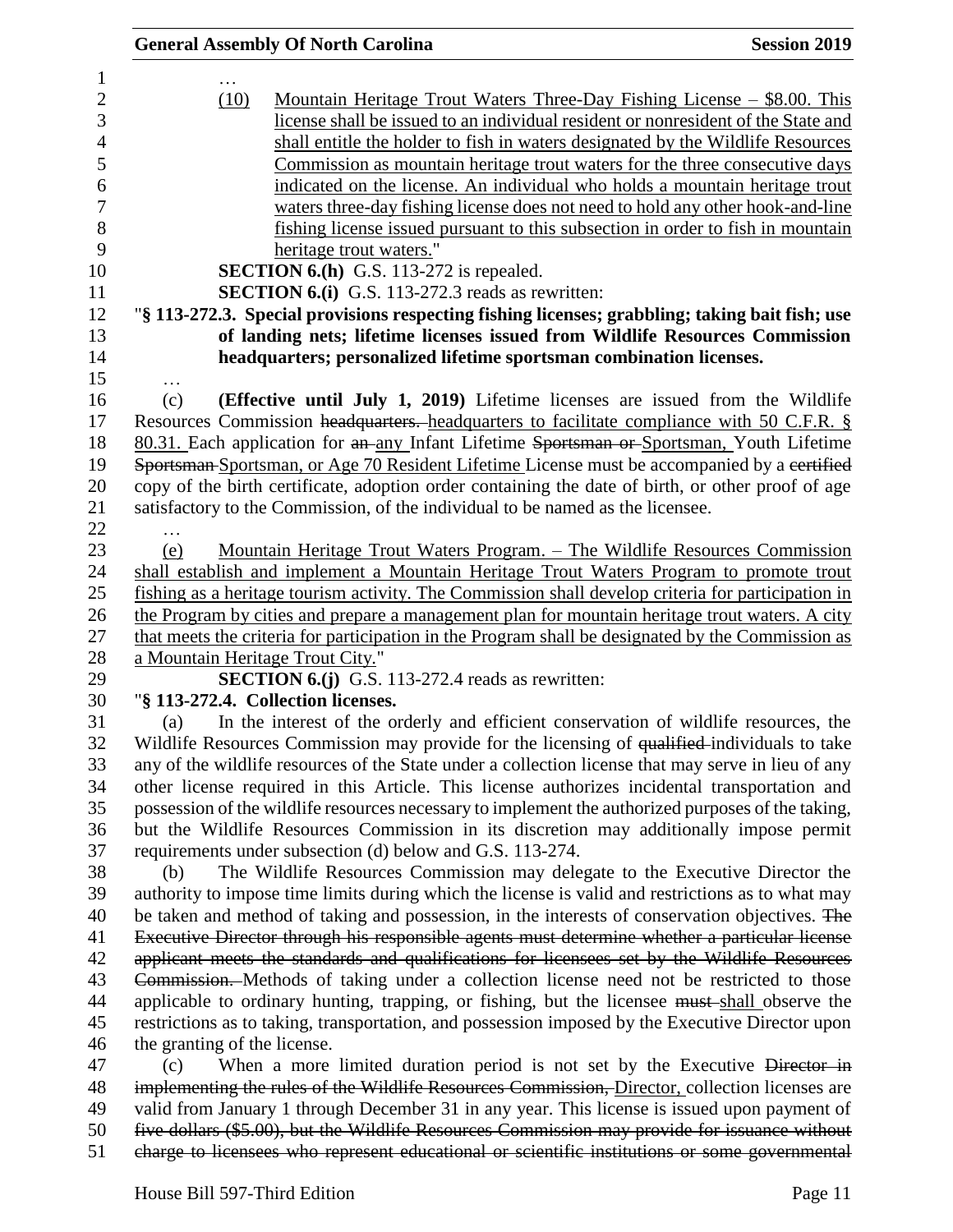1 ageney<sub>ten dollars</sub> (\$10.00). The Wildlife Resources Commission may adopt rules to utilize replacement costs of wildlife resources to offset the impact of collection or possession activities. (d) As necessary, the Executive Director may administratively impose on licensees under this section restrictions upon individuals taking, transporting, or possessing under the license which will permit ready identification and control of those involved in the interest of efficient administration of laws pertaining to wildlife resources. Restrictions may include requirements as to record keeping, tagging, marking packages, cages, or containers and exhibition of additional limited-purpose and limited-time permits that may be issued without charge to cover particular activities and other actions that may be administratively required in the reasonable implementation of the objectives of this Subchapter. (e) If the Executive Director deems it administratively appropriate and convenient to do

12 so, in the interests of simplifying the administration of licensing requirements, he the Executive Director may grant particular licensees under this section the privilege of utilizing assistants in taking, transporting, or possessing wildlife resources who themselves are not licensed. Any 15 assistants so taking, transporting, or possessing wildlife resources must shall have readily available for inspection a written authorization from the licensee to engage in the activity in 17 question. The written authorization must-shall contain information administratively required by 18 the Executive Director, and a copy of the authorization must be placed in the mail addressed to 19 the Executive Director or his designated agent submitted to the Wildlife Resources Commission 20 before any assistant acts under the authorization. In his discretion the The Executive Director may refuse to issue, refuse to renew, or revoke the privilege conferred in this subsection. If this is done, each individual engaged in taking, transporting, or possessing wildlife resources under this section must shall meet all applicable licensing and permit requirements."

**SECTION 6.(k)** G.S. 113-272.5 reads as rewritten:

"**§ 113-272.5. Captivity license.**

26 (a) In the interests of humane treatment of wild animals and wild birds that are lawfully taken, crippled, tame, or unfit for immediate release into their natural habitat, the The Wildlife 28 Resources Commission may license qualified individuals to hold at a specified location location wild animals and wild birds that are lawfully taken, crippled, tame, or unfit for immediate release into their natural habitat, or one or more of any particular species of wild animal or wild bird alive in captivity for scientific, educational, exhibition, or other purposes. Before issuing this license, the Executive Director must satisfy himself determine that issuance of the license is appropriate under the objectives of this Subchapter, and that the wild animal or wild bird was not acquired unlawfully or merely as a pet. Upon refusing to issue the captivity license, the Executive Director may either take possession of the wild animal or wild bird for appropriate disposition or issue a captivity permit under G.S. 113-274(c)(1b) for a limited period until the holder makes proper disposition of the wild animal or wild bird.

 (b) Unless a shorter time is set for a license upon its issuance under the provisions of subsection (c), captivity licenses are annual licenses issued beginning January 1 each year and 40 running until the following December 31. This license is issued upon payment of five dollars 41 (\$5.00) The captivity license for holding shall be issued upon payment of fifty dollars (\$50.00) and the captivity license for rehabilitation shall be issued upon payment of ten dollars (\$10.00) to the Wildlife Resources Commission.

 (c) The Wildlife Resources Commission may require standards of caging and care and 45 reports to and supervision by employees of the Wildlife Resources Commission as necessary to insure humane treatment and in furtherance of the objectives of this Subchapter. The Executive 47 Director in implementing the provisions of this section may administratively impose through 48 responsible agents and employees restrictions upon the mode of captivity that he deems deemed necessary, including prescribing methods of treatment and handling designed, if possible, to enable the wild animal or wild bird to become self-sufficient and requiring that the wild animal or wild bird be set free when self-sufficiency is attained. handling. To this end, the Executive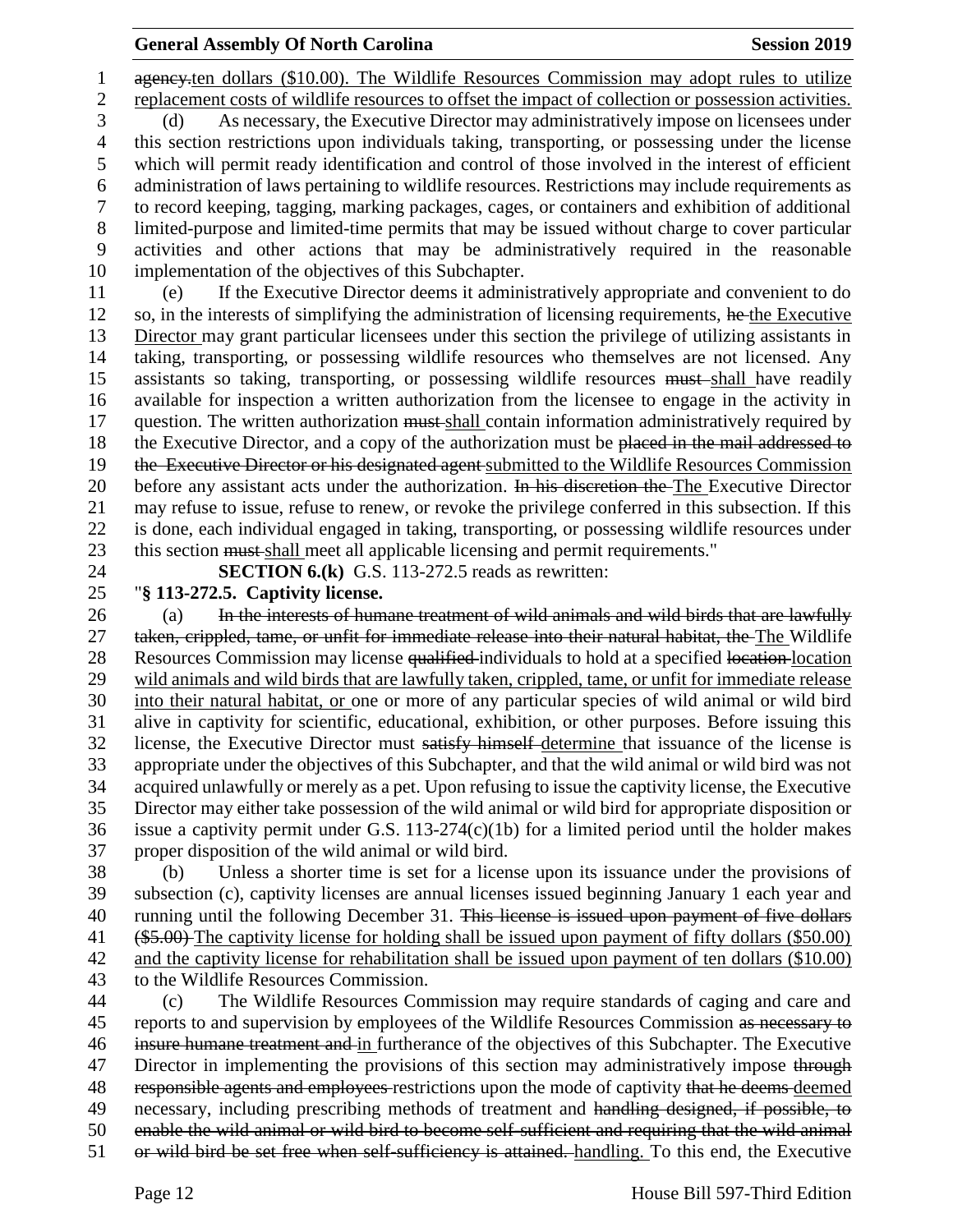| 1<br>$\overline{2}$ | Director may issue the captivity license with an expiration date earlier than December 31 and<br>may also act to terminate any captivity license earlier than the expiration date for good cause. |
|---------------------|---------------------------------------------------------------------------------------------------------------------------------------------------------------------------------------------------|
| 3                   | . "                                                                                                                                                                                               |
| $\overline{4}$      | <b>SECTION 6.(I)</b> G.S. 113-273 reads as rewritten:                                                                                                                                             |
| 5                   | "§ 113-273. Dealer licenses. Other licenses.                                                                                                                                                      |
|                     | "Dealer" Defined; All Licenses Annual. As used in this section, the word "dealer"                                                                                                                 |
| 6                   | (a)                                                                                                                                                                                               |
| $\tau$              | includes all persons or individuals required to be licensed under the terms of this section. Except                                                                                               |
| $8\phantom{1}$      | when indicated otherwise, dealer otherwise indicated, licenses in this section are annual licenses                                                                                                |
| 9                   | issued beginning January 1 each year running until the following December 31.                                                                                                                     |
| 10                  | License Required; Rules Governing Licensee. - Except as otherwise provided, no<br>(b)                                                                                                             |
| 11                  | person may engage in any activity for which a dealer-license is provided under this section                                                                                                       |
| 12                  | without first having procured a current and valid dealer-license for that activity. In implementing                                                                                               |
| 13                  | the provisions of this section, the Wildlife Resources Commission may by rule govern every                                                                                                        |
| 14                  | aspect of the licensee's dealings in wildlife resources. Specifically, these rules may require                                                                                                    |
| 15                  | dealers-licensees to:                                                                                                                                                                             |
| 16                  | Implement a system of tagging or otherwise identifying and controlling<br>(1)                                                                                                                     |
| 17                  | species regulated under the license and pay a reasonable fee, not to exceed                                                                                                                       |
| 18                  | two dollars and twenty five cents (\$2.25), for each tag furnished by the                                                                                                                         |
| 19                  | Wildlife Resources Commission; Commission to defray costs;                                                                                                                                        |
| 20                  | Keep records and statistics in record books furnished by the Wildlife<br>(2)                                                                                                                      |
| 21                  | Resources Commission, and pay a reasonable charge to defray the cost of                                                                                                                           |
| 22                  | furnishing the books;                                                                                                                                                                             |
| 23                  | Be subject to inspection at reasonable hours and audit of wildlife resources<br>(3)                                                                                                               |
| 24                  | and pertinent records and equipment;                                                                                                                                                              |
| 25                  | Make periodic reports;<br>(4)                                                                                                                                                                     |
| 26                  | Post performance bonds payable to the Wildlife Resources Commission<br>(5)                                                                                                                        |
| 27                  | conditioned upon faithful compliance with provisions of law; and                                                                                                                                  |
| 28                  |                                                                                                                                                                                                   |
|                     | Otherwise comply with reasonable rules and administrative requirements that<br>(6)                                                                                                                |
| 29                  | may be imposed under the authority of this section.                                                                                                                                               |
| 30                  |                                                                                                                                                                                                   |
| 31                  | (f)<br>Fur-Dealer License. – Except as otherwise provided in this subsection, any individual                                                                                                      |
| 32                  | in this State who deals in furs must obtain an appropriate fur-dealer license. For the purposes of                                                                                                |
| 33                  | this subsection, "dealing in furs" is engaging in the business of buying or selling fur-bearing                                                                                                   |
| 34                  | animals or other wild animals that may lawfully be sold, the raw furs, pelts, or skins of those                                                                                                   |
| 35                  | animals, or the furs, pelts, or skins of wild animals which may not themselves be sold but whose                                                                                                  |
| 36                  | fur, pelt, or skin may lawfully be sold. A hunter or trapper who has lawfully taken wild animals                                                                                                  |
| 37                  | whose fur, pelt, or skin is permitted to be sold under this subsection is not considered a fur dealer                                                                                             |
| 38                  | if he exclusively sells the animals or the furs, pelts, and skins, as appropriate, to licensed fur                                                                                                |
| 39                  | dealers. All fur-dealer licenses are annual licenses issued beginning July 1 each year running                                                                                                    |
| 40                  | until the following June 30. Fur-dealer licenses issued by the Wildlife Resources Commission                                                                                                      |
| 41                  | are as follows:                                                                                                                                                                                   |
| 42                  | .                                                                                                                                                                                                 |
| 43                  | (3)<br>Fur-dealer station license, one hundred twenty dollars (\$120.00). Authorizes                                                                                                              |
| 44                  | a person or individual to deal in furs at an established location where fur                                                                                                                       |
| 45                  | dealings occur under the supervision of a responsible individual manager                                                                                                                          |
| 46                  | named in the license. Individual employees of the business dealing in furs                                                                                                                        |
| 47                  | solely at the established location under the supervision of the manager need                                                                                                                      |
| 48                  | not acquire an individual license. Any employee who also deals in furs outside                                                                                                                    |
| 49                  | the established location must shall obtain the appropriate individual license.                                                                                                                    |
| 50                  | Individuals dealing in furs at an established location may elect to do so under                                                                                                                   |
| 51                  | their individual licenses.                                                                                                                                                                        |
|                     |                                                                                                                                                                                                   |
|                     | House Bill 597-Third Edition<br>Page 13                                                                                                                                                           |
|                     |                                                                                                                                                                                                   |

**General Assembly Of North Carolina Session 2019**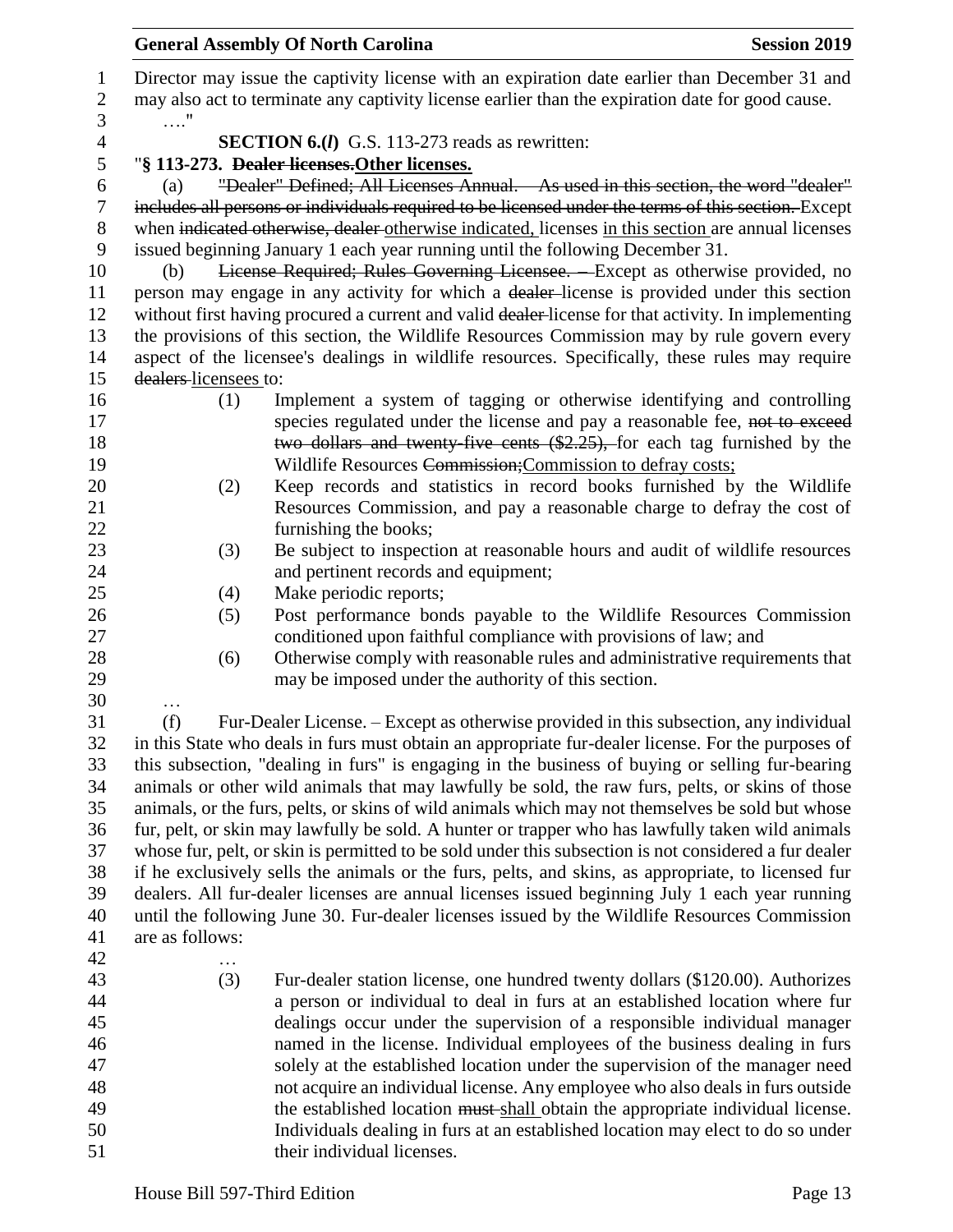The Executive Director may administratively provide for reissuance of a station license without charge for the remainder of the year when either a business continues at an established location under a new supervising manager or the business changes to a new location. Before reissuing the license, however, the Executive Director must satisfy himself shall determine that there is a continuation of essentially the same business previously licensed and that any new supervising manager meets the qualifications imposed by 8 rules of the Wildlife Resources Commission. The supervising manager must shall file the names of all employees of the business covered by a fur-dealer station license, whether temporary or permanent, including employees who 11 process or skin the animals.

12 The Executive Director must-shall furnish supervising managers and individual licensees with forms or record books for recording required information as to purchase, sale, importation, exportation, and other dealings, and make a reasonable charge to cover the costs of any record books furnished. It is unlawful for anyone dealing in furs to fail to submit reports required by rules or reasonable administrative directives.

 (g) Controlled Hunting Preserve Operator License. – The Wildlife Resources Commission is authorized by rule to set standards for and to license the operation of controlled 19 hunting preserves operated by private persons. Controlled hunting preserves are of two-three types: one is an area marked with appropriate signs along the outside boundaries on which only domestically raised chukars, Hungarian partridges, and game birds other than wild turkeys are 22 taken; the other one is an area enclosed with a dog-proof fence on which rabbits may be hunted with dogs only; and one is an area enclosed with a dog-proof fence on which foxes and coyotes may be hunted with dogs only. A controlled fox and coyote hunting preserve operated for private use may be of any size; a controlled hunting preserve operated for commercial purposes shall be an area of not less than 500 acres or of such size as set by regulation of the Wildlife Resources Commission, which shall take into account differences in terrain and topography, as well as the welfare of the wildlife.

 Operators of controlled fox hunting preserves may purchase live foxes and coyotes from licensed trappers who live-trap foxes and coyotes during any open season for trapping them and may, at any time, take live foxes from their preserves for sale to other licensed operators. The 32 controlled hunting preserve operator license may be purchased for a fee of fifty dollars (\$50.00), one hundred dollars (\$100.00) and is an annual license issued beginning 1 July each year running until the following 30 June.

 (h) Game Bird Propagation License. – No person may propagate game birds in captivity or possess game birds for propagation without first procuring a license under this subsection. The Wildlife Resources Commission may by rule prescribe the activities to be covered by the propagation license, which species of game birds may be propagated, and the manner of keeping and raising the birds, in accordance with the overall objectives of conservation of wildlife resources. Except as limited by this subsection, propagated game birds may be raised and sold for purposes of propagation, stocking, food, or taking in connection with dog training as authorized in G.S. 113-291.1(d). Migratory game bird operations authorized under this subsection must also comply with any applicable provisions of federal law and rules. The Wildlife Resources Commission may impose requirements as to shipping, marking packages, banding, tagging, or wrapping the propagated birds and other restrictions designed to reduce the change of illicit game birds being disposed of under the cover of licensed operations. The Wildlife Resources Commission may make a reasonable charge for any bands, tags, or wrappers furnished propagators. The game bird propagation license is issued by the Wildlife Resources 49 Commission upon payment of a fee of <del>five dollars (\$5.00).</del> ten dollars (\$10.00). It authorizes a person or individual to propagate and sell game birds designated in the license, in accordance with the rules of the Wildlife Resources Commission, except: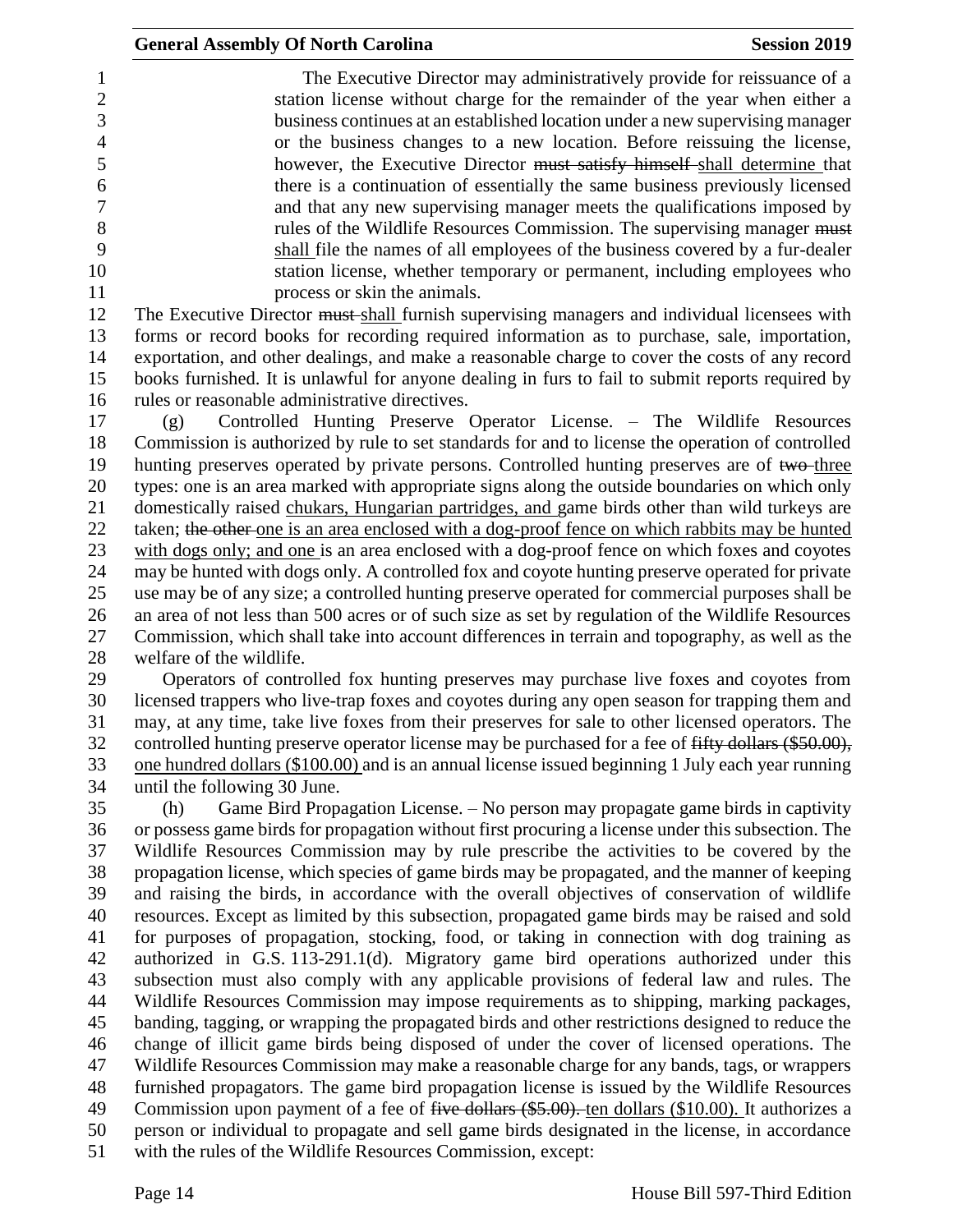| <b>General Assembly Of North Carolina</b>                                                                                                                                                                                                                                                                                                                                                                                                                                                          | <b>Session 2019</b> |
|----------------------------------------------------------------------------------------------------------------------------------------------------------------------------------------------------------------------------------------------------------------------------------------------------------------------------------------------------------------------------------------------------------------------------------------------------------------------------------------------------|---------------------|
| Wild turkey and ruffed grouse may not be sold for food.<br>(1)<br>Production and sale of pen-raised quail for food purposes is under the<br>(2)<br>exclusive control of the Department of Agriculture and Consumer Services.<br>The Wildlife Resources Commission, however, may regulate the possession,<br>propagation, and transportation of live pen-raised quail.                                                                                                                              |                     |
| Taxidermy License. - Any individual who engages in taxidermy taxidermy, including<br>(k)                                                                                                                                                                                                                                                                                                                                                                                                           |                     |
| the tanning of hides, involving wildlife for any compensation, including reimbursement for the<br>cost of materials, must first procure a taxidermy license. This license is an annual license issued<br>by the Wildlife Resources Commission for ten dollars (\$10.00). The Wildlife Resources<br>Commission must require a licensee to keep records concerning any wildlife taken or possessed<br>by him; to keep records of the names and addresses of persons bringing him wildlife, the names |                     |
| and addresses of persons taking the wildlife if different, and other information concerning the                                                                                                                                                                                                                                                                                                                                                                                                    |                     |
| origin of the wildlife; to inspect any applicable licenses or permits pertaining to the taking and                                                                                                                                                                                                                                                                                                                                                                                                 |                     |
| possession of wildlife brought to him; to restrict him to taxidermy upon lawfully acquired                                                                                                                                                                                                                                                                                                                                                                                                         |                     |
| wildlife; and to keep other pertinent records. fifty dollars (\$50.00). In addition to a taxidermy                                                                                                                                                                                                                                                                                                                                                                                                 |                     |
| license, license holders engaging in taxidermy of any species of the family Cervidae must also                                                                                                                                                                                                                                                                                                                                                                                                     |                     |
| obtain a taxidermy cervid certification issued by the Wildlife Resources Commission for five                                                                                                                                                                                                                                                                                                                                                                                                       |                     |
| dollars (\$5.00), the proceeds of which shall be used to fund the Cervid Health Cooperator                                                                                                                                                                                                                                                                                                                                                                                                         |                     |
| Program and for other chronic wasting disease surveillance. The Wildlife Resources Commission                                                                                                                                                                                                                                                                                                                                                                                                      |                     |
| is authorized by rule to set standards and reporting requirements for taxidermy licenses and                                                                                                                                                                                                                                                                                                                                                                                                       |                     |
| certifications. No taxidermist subject to license requirements may sell any game or game fish in                                                                                                                                                                                                                                                                                                                                                                                                   |                     |
| which he deals except that a taxidermist may acquire a valid possessory lien upon game or game                                                                                                                                                                                                                                                                                                                                                                                                     |                     |
| fish under the terms of Chapter 44A of the General Statutes and, with a trophy sale permit from                                                                                                                                                                                                                                                                                                                                                                                                    |                     |
| the Executive Director, Wildlife Resources Commission, may sell the game or game fish under<br>the procedure authorized in Chapter 44A. Wildlife acquired by a taxidermist is deemed "personal                                                                                                                                                                                                                                                                                                     |                     |
| property" for the purposes of Chapter 44A.                                                                                                                                                                                                                                                                                                                                                                                                                                                         |                     |
| Wildlife Control Agent License. - Any individual who engages in wildlife damage<br>(l)                                                                                                                                                                                                                                                                                                                                                                                                             |                     |
| control or wildlife removal activities, including bat eviction, for compensation, including                                                                                                                                                                                                                                                                                                                                                                                                        |                     |
| reimbursement for the cost of materials, shall first procure a wildlife control agent license. This                                                                                                                                                                                                                                                                                                                                                                                                |                     |
| is an annual license issued by the Wildlife Resources Commission for fifty dollars (\$50.00). This                                                                                                                                                                                                                                                                                                                                                                                                 |                     |
| license shall not be required for licensed trappers taking wild animals during the established                                                                                                                                                                                                                                                                                                                                                                                                     |                     |
| trapping season for that species. The Wildlife Resources Commission is authorized by rule to set                                                                                                                                                                                                                                                                                                                                                                                                   |                     |
| standards for and to license wildlife control agents.                                                                                                                                                                                                                                                                                                                                                                                                                                              |                     |
| Alligator Control Agent Certification. - In addition to the wildlife control agent<br>(m)                                                                                                                                                                                                                                                                                                                                                                                                          |                     |
| license, any individual who engages in alligator damage control or removal activities for                                                                                                                                                                                                                                                                                                                                                                                                          |                     |
| compensation, including reimbursement for the cost of materials, shall first procure an alligator                                                                                                                                                                                                                                                                                                                                                                                                  |                     |
| control agent certification. This is an annual certification issued by the Wildlife Resources                                                                                                                                                                                                                                                                                                                                                                                                      |                     |
| Commission for twenty-five dollars (\$25.00). The Wildlife Resources Commission is authorized                                                                                                                                                                                                                                                                                                                                                                                                      |                     |
| by rule to set standards for and to certify alligator control agents. This certification does not                                                                                                                                                                                                                                                                                                                                                                                                  |                     |
| include privileges conveyed with an endangered species permit. The endangered species permit                                                                                                                                                                                                                                                                                                                                                                                                       |                     |
| shall be obtained prior to conducting activities under the authorization of this certification."                                                                                                                                                                                                                                                                                                                                                                                                   |                     |
| <b>SECTION 6.(m)</b> G.S. 113-274 reads as rewritten:                                                                                                                                                                                                                                                                                                                                                                                                                                              |                     |
| "§ 113-274. Permits.                                                                                                                                                                                                                                                                                                                                                                                                                                                                               |                     |
| As used in this Article, the word "permit" refers to a written authorization issued<br>(a)<br>without charge by an employee or agent of the Wildlife Resources Commission to an individual                                                                                                                                                                                                                                                                                                         |                     |
|                                                                                                                                                                                                                                                                                                                                                                                                                                                                                                    |                     |
|                                                                                                                                                                                                                                                                                                                                                                                                                                                                                                    |                     |
| or a person-to conduct some activity over which the Wildlife Resources Commission has                                                                                                                                                                                                                                                                                                                                                                                                              |                     |
| jurisdiction. Unless otherwise specified, permits are issued at no cost. When a more limited<br>duration period is not set by the Executive Director, permits are valid through December 31 in                                                                                                                                                                                                                                                                                                     |                     |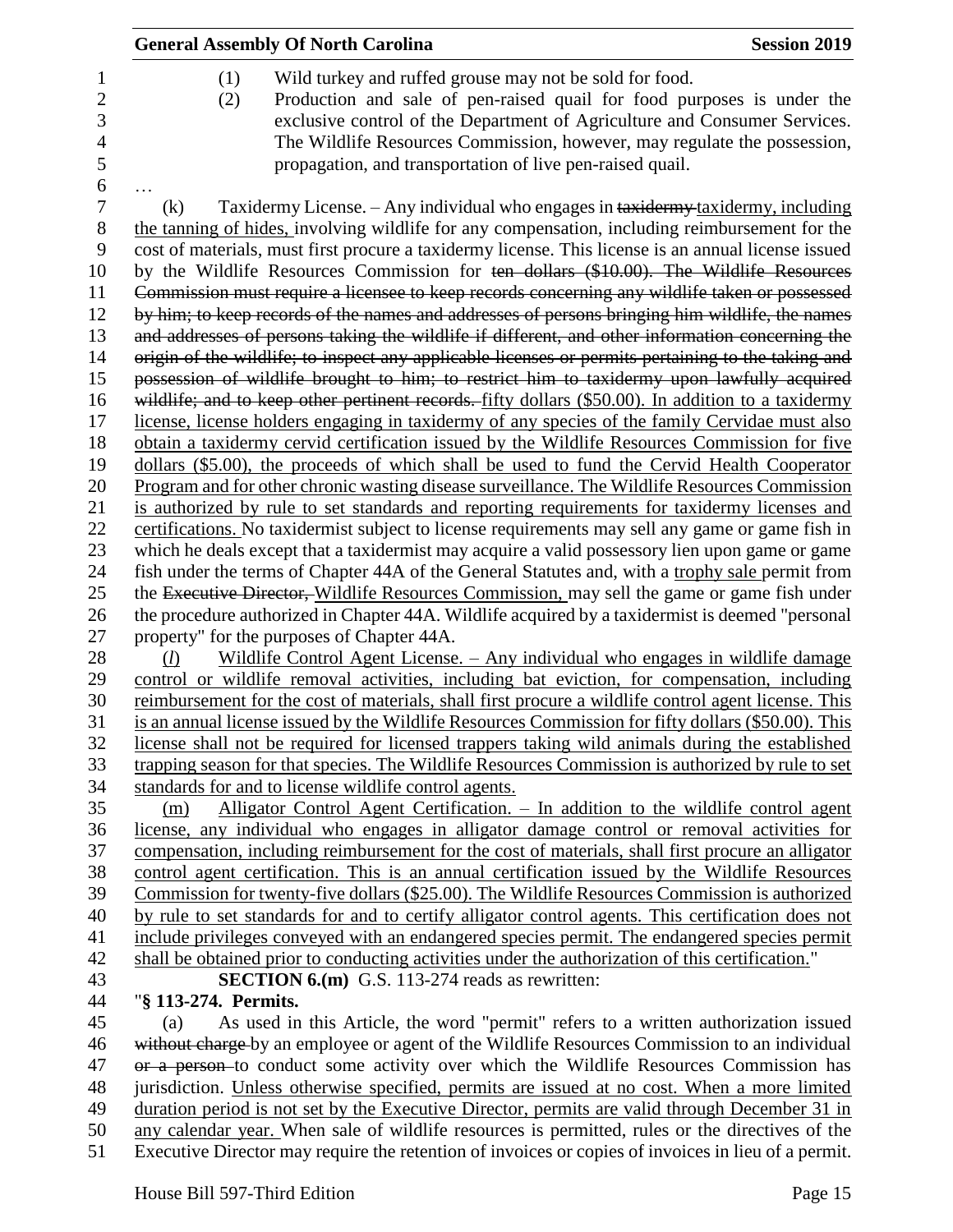|                                                                      |                     |                    | <b>General Assembly Of North Carolina</b><br><b>Session 2019</b>                                                                                                                                                                                                                                                                                                                                                                                                                                                                                                                                                                                                                                          |  |
|----------------------------------------------------------------------|---------------------|--------------------|-----------------------------------------------------------------------------------------------------------------------------------------------------------------------------------------------------------------------------------------------------------------------------------------------------------------------------------------------------------------------------------------------------------------------------------------------------------------------------------------------------------------------------------------------------------------------------------------------------------------------------------------------------------------------------------------------------------|--|
| 1<br>$\sqrt{2}$<br>3                                                 | (b)<br>(c)          |                    | Except as otherwise specifically provided, no one may engage in any activity for<br>which a permit is required without having first procured a current and valid permit.<br>The Wildlife Resources Commission may issue the following permits:                                                                                                                                                                                                                                                                                                                                                                                                                                                            |  |
| $\overline{4}$<br>5<br>6<br>$\overline{7}$<br>$8\,$<br>9<br>10<br>11 |                     | (1c)               | Possession Permit. Permit $-$ (\$10.00). Authorizes the possession of dead<br>wildlife or other wildlife resources lawfully acquired. The Wildlife Resources<br>Commission may by rule implement the issuance and supervision of this<br>permit, in accordance with governing laws and rules respecting the possession<br>of wildlife. Any substantial deviation from reasonable requirements imposed<br>by rule or administratively under the authority of this section renders the<br>possession of the wildlife unlawful.                                                                                                                                                                              |  |
| 12<br>13<br>14<br>15<br>16<br>17<br>18<br>19<br>20<br>21             |                     | (3)<br>(3a)        | Exportation or Importation Permit. Permit $-$ (\$10.00). Authorizes the<br>exportation or importation of wildlife resources from or into the State or from<br>county to county. The Wildlife Resources Commission may by rule<br>implement the issuance and supervision of this permit, in accordance with<br>governing laws and rules respecting the exportation and importation of<br>wildlife resources. Any substantial deviation from reasonable requirements<br>imposed by rule or administratively under the authority of this section renders<br>the importation or exportation of the wildlife resources unlawful.<br>Trophy Wildlife Sale Permit. Permit $-$ (\$10.00). Authorizes the owner of |  |
| 22<br>23<br>24<br>25<br>26                                           |                     |                    | lawfully taken and possessed dead wildlife specimens or their parts that are<br>mounted, stuffed, or otherwise permanently preserved to sell identified<br>individual specimens that may lawfully be sold under applicable laws and<br>rules.                                                                                                                                                                                                                                                                                                                                                                                                                                                             |  |
| 27<br>28<br>29<br>30<br>31                                           |                     | (3d)               | Endangered Species Permit $-$ (\$10.00). Authorizes the collection, possession,<br>or survey of endangered species. The Wildlife Resources Commission may<br>by rule set standards and requirements for this permit. The Wildlife Resources<br>Commission may enact rules utilizing replacement costs of wildlife resources<br>to offset the impact of collection, possession, or survey activities.                                                                                                                                                                                                                                                                                                      |  |
| 32<br>33<br>34<br>35                                                 |                     | (3e)<br>$\ldots$ " | Field Trial Permit - (\$10.00). Authorizes an individual to hold a<br>Commission-sanctioned field trial for dogs in accordance with governing laws<br>and rules adopted and implemented by the Wildlife Resources Commission.                                                                                                                                                                                                                                                                                                                                                                                                                                                                             |  |
| 36                                                                   |                     |                    | <b>SECTION 6.(n)</b> G.S. 113-275 reads as rewritten:                                                                                                                                                                                                                                                                                                                                                                                                                                                                                                                                                                                                                                                     |  |
| 37                                                                   |                     |                    | "§ 113-275. General provisions respecting licenses and permits.                                                                                                                                                                                                                                                                                                                                                                                                                                                                                                                                                                                                                                           |  |
| 38                                                                   | (a)                 |                    | The Wildlife Resources Commission is authorized to make agreements with other                                                                                                                                                                                                                                                                                                                                                                                                                                                                                                                                                                                                                             |  |
| 39                                                                   |                     |                    | jurisdictions as to reciprocal honoring of licenses in the best interests of the conservation of                                                                                                                                                                                                                                                                                                                                                                                                                                                                                                                                                                                                          |  |
| 40<br>41                                                             | wildlife resources. |                    | Notwithstanding the fees specified for nonresident individuals by G.S. 113-270.2,                                                                                                                                                                                                                                                                                                                                                                                                                                                                                                                                                                                                                         |  |
| 42                                                                   | $\left( a1\right)$  |                    | 113-270.3, 113-270.4, 113-270.5, 113-271, 113-272, 113-272.2, and 113-273, 113-273, or                                                                                                                                                                                                                                                                                                                                                                                                                                                                                                                                                                                                                    |  |
| 43                                                                   |                     |                    | Wildlife Resources Commission rules, if the Wildlife Resources Commission finds that a state                                                                                                                                                                                                                                                                                                                                                                                                                                                                                                                                                                                                              |  |
| 44                                                                   |                     |                    | has a nonresident license fee related to wildlife resources that exceeds the fee for a comparable                                                                                                                                                                                                                                                                                                                                                                                                                                                                                                                                                                                                         |  |
| 45                                                                   |                     |                    | nonresident license in North Carolina, the Wildlife Resources Commission may, by resolution in                                                                                                                                                                                                                                                                                                                                                                                                                                                                                                                                                                                                            |  |
| 46                                                                   |                     |                    | official session, increase the nonresident license fee applicable to citizens of that state to an                                                                                                                                                                                                                                                                                                                                                                                                                                                                                                                                                                                                         |  |
| 47                                                                   |                     |                    | amount equal to the fee a North Carolina resident is required to pay in that state.                                                                                                                                                                                                                                                                                                                                                                                                                                                                                                                                                                                                                       |  |
| 48                                                                   |                     |                    | The action of the Wildlife Resources Commission to increase a fee pursuant to this subsection                                                                                                                                                                                                                                                                                                                                                                                                                                                                                                                                                                                                             |  |
| 49                                                                   |                     |                    | is not subject to the provisions of Article 2A of Chapter 150B of the General Statutes. The action                                                                                                                                                                                                                                                                                                                                                                                                                                                                                                                                                                                                        |  |
| 50                                                                   |                     |                    | of the Wildlife Resources Commission to increase a fee pursuant to this subsection becomes                                                                                                                                                                                                                                                                                                                                                                                                                                                                                                                                                                                                                |  |
| 51                                                                   |                     |                    | effective on the date specified by the Wildlife Resources Commission.                                                                                                                                                                                                                                                                                                                                                                                                                                                                                                                                                                                                                                     |  |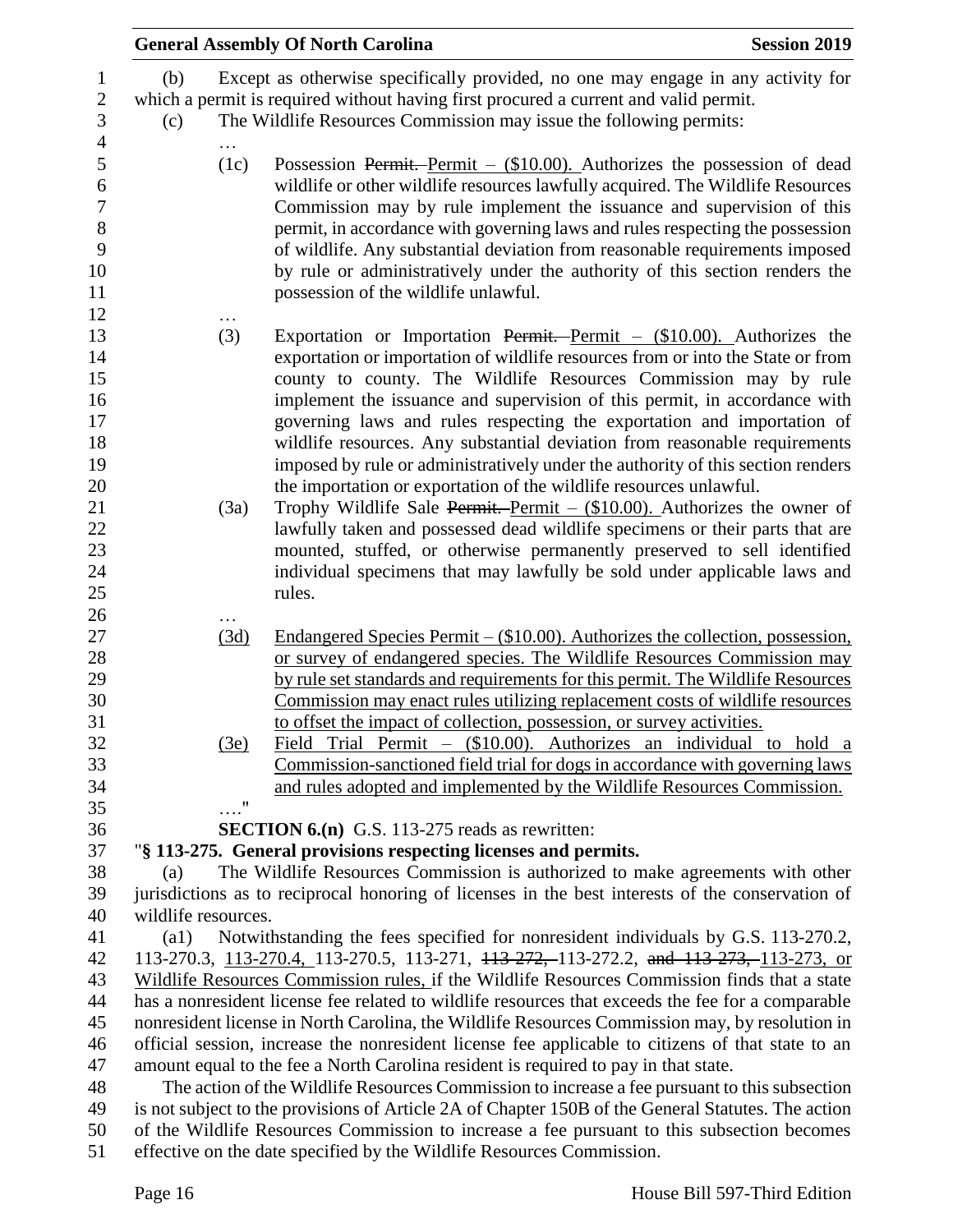… (k) A person may use a bow and arrow to take nongame fish in inland and joint fishing waters subject to any applicable rule of the Wildlife Resources Commission regarding seasons, creel limits, type of weapon or subsidiary gear, or any other restriction necessary for the conservation of wildlife under the authority of the following licenses: (1) All of the combination hunting and fishing licenses issued pursuant to G.S. 113-270.1C; (2) All of the sportsman licenses issued pursuant to G.S. 113-270.1D; (3) The hunting licenses issued pursuant to G.S. 113- 270.2(c)(1), (2), (3), (5), 10 and (6); 11 (4) The hook-and-line fishing licenses issued pursuant to  $G.S.$   $113-271(d)(1),(2)$ , G.S. 113-271(d)(2), (3), (4), (5), (6), (8), and (9); and (5) All of the special device fishing licenses issued pursuant to G.S. 113-272.2." **SECTION 6.(o)** G.S. 113-276 reads as rewritten: "**§ 113-276. Exemptions and exceptions to license and permit requirements.** … (d) Except as otherwise provided in this Subchapter, individuals under 16 years of age are exempt from the hunting and trapping license requirements of G.S. 113-270.1B(a) and G.S. 113-270.3(a), G.S. 113-270.3, except that such individuals are not exempt from the American alligator licenses established in G.S. 113-270.3(b)(6) and G.S. 113-270.3(b)(7), elk licenses established in G.S. 113-270.3(b)(8) and G.S. 113-270.3(b)(9), and the falconry license described in G.S. 113-270.3(b)(4). Individuals under 16 may hunt under this exemption, provided that the hunter is accompanied by an adult of at least 18 years of age who is licensed to hunt in this State. For purposes of this section, "accompanied" means that the licensed adult maintains a proximity that enables the adult to monitor the activities of the hunter by remaining within sight and hearing distance at all times without use of electronic devices. Upon successfully obtaining 27 the hunter education certificate of competency required by G.S. 113-270.1A(a), a hunter may hunt under the license exemption until age 16 without adult accompaniment. Individuals under 16 years of age are exempt from the fishing license requirements of G.S. 113-270.1B(a), 113-272, and 113-271. … (*l*2) A resident of this State who is a member of the Armed Forces of the United States serving outside the State, or who is serving on full-time active military duty outside the State in

 a reserve component of the Armed Forces of the United States as defined in 10 U.S.C. 10101, is exempt from the hunting and fishing license requirements of G.S. 113-270.1B, G.S. 113-270.3(b)(1), G.S. 113-270.3(b)(3), G.S. 113-270.3(b)(5), G.S. 113-271, G.S. 113-272, G.S. 113-272.2(c)(1), and the Coastal Recreational Fishing License requirements of G.S. 113-174.2 while that person is on leave in this State for 30 days or less. In order to qualify for the exemption provided under this subsection, the person shall have on his or her person at all times during the hunting or fishing activity the person's military identification card and a copy of the official document issued by the person's service unit confirming that the person is on authorized leave from a duty station outside this State.

 A person exempted from licensing requirements under this subsection is responsible for complying with any reporting requirements prescribed by rule of the Wildlife Resources Commission, complying with the hunter education requirements of G.S. 113-270.1A, purchasing any federal migratory waterfowl stamps as a result of waterfowl hunting activity, and complying with any other requirements that the holder of a North Carolina license is subject to.

 (m) The fourth day of July of each year is declared a free fishing day to promote the sport of fishing and no hook-and-line fishing license is required to fish in any of the public waters of the State on that day. All other laws and rules pertaining to hook-and-line fishing apply.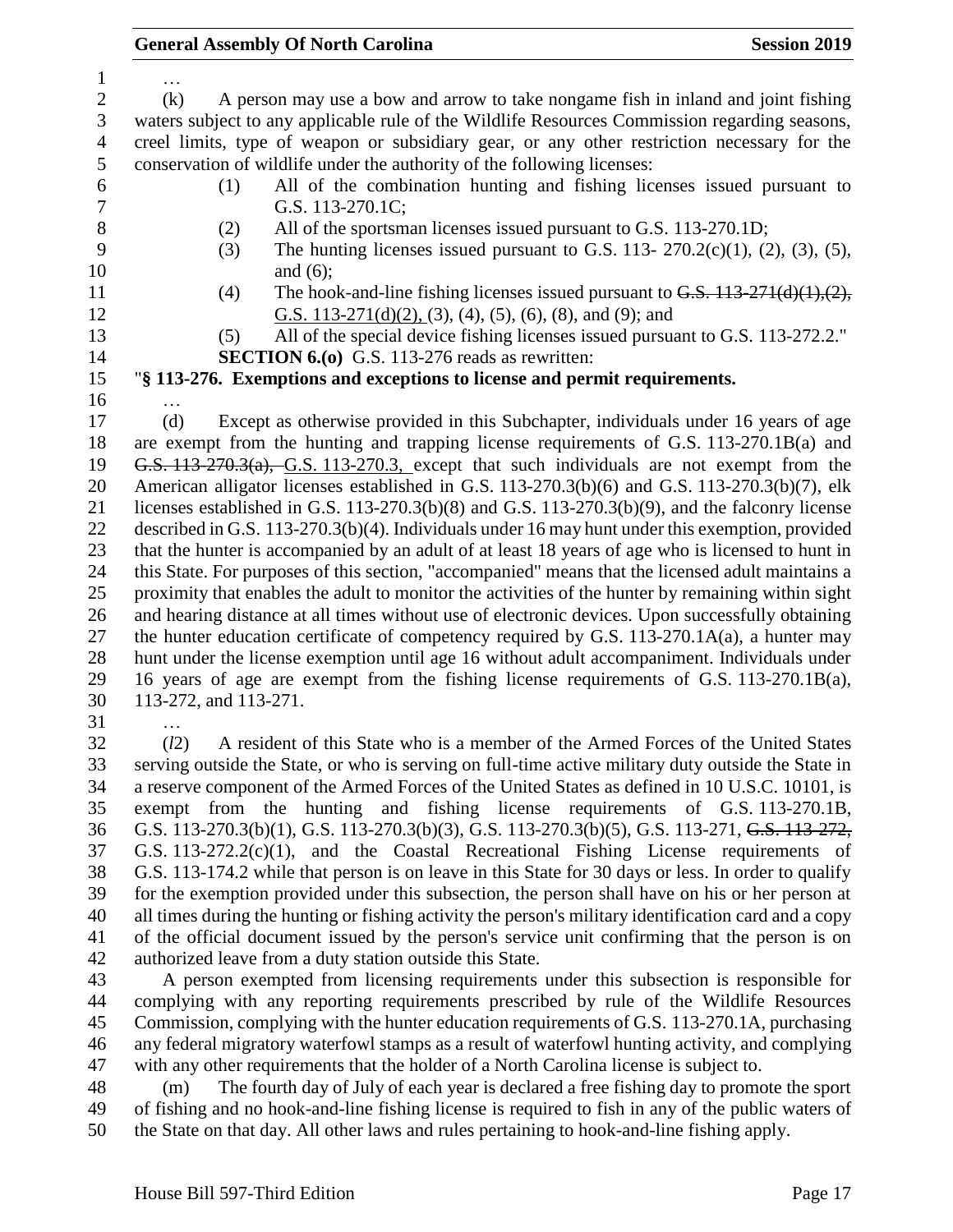### **General Assembly Of North Carolina Session 2019**

| $\mathbf{1}$             | (n)                                                                                                |     | The Wildlife Resources Commission may adopt rules to exempt individuals from the                      |  |
|--------------------------|----------------------------------------------------------------------------------------------------|-----|-------------------------------------------------------------------------------------------------------|--|
| $\mathbf{2}$             | hunting                                                                                            | and | fishing<br>license<br>requirements of G.S. 113-270.1B,<br>$113 - 270.3(b)(1)$ ,                       |  |
| 3                        |                                                                                                    |     | $113-270.3(b)(1a)$ , $113-270.3(b)(1b)$ , $113-270.3(b)(2)$ , $113-270.3(b)(3)$ , $113-270.3(b)(5)$ , |  |
| $\overline{\mathcal{A}}$ | 113-271, $113-272$ , and $113-272.2(c)(1)$ who participate in organized hunting and fishing events |     |                                                                                                       |  |
| 5                        |                                                                                                    |     | for the specified time and place of the event when the purpose of the event is consistent with the    |  |
| 6                        |                                                                                                    |     | conservation objectives of the Commission. A person exempted from licensing requirements              |  |
| $\sqrt{ }$               |                                                                                                    |     | under this subsection is responsible for complying with any reporting requirements prescribed         |  |
| $8\,$                    |                                                                                                    |     | by rule of the Wildlife Resources Commission, purchasing any federal migratory waterfowl              |  |
| 9                        |                                                                                                    |     | stamps as a result of waterfowl hunting activity, and complying with any other requirements that      |  |
| 10                       | the holder of a North Carolina license is subject to. Those exempted persons shall comply with     |     |                                                                                                       |  |
| 11                       | the hunter safety requirements of G.S. 113-270.1A or shall be accompanied by a properly            |     |                                                                                                       |  |
| 12                       | licensed adult who maintains a proximity to the license exempt individual which enables the        |     |                                                                                                       |  |
| 13                       |                                                                                                    |     | adult to monitor the activities of, and communicate with, the individual at all times."               |  |
| 14                       |                                                                                                    |     | <b>SECTION 6.(p)</b> G.S. 113-276.1 reads as rewritten:                                               |  |
| 15                       |                                                                                                    |     | "§ 113-276.1. Regulatory authority of Wildlife Resources Commission as to license                     |  |
| 16                       |                                                                                                    |     | requirements and exemptions.                                                                          |  |
| 17                       |                                                                                                    |     | In its discretion and in accordance with the best interests of the conservation of wildlife           |  |
| 18                       |                                                                                                    |     | resources, the Wildlife Resources Commission may implement the provisions of this Article with        |  |
| 19                       | rules that:                                                                                        |     |                                                                                                       |  |
| 20                       |                                                                                                    |     | [Reserved.]                                                                                           |  |
| 21                       |                                                                                                    | (1) |                                                                                                       |  |
| 22                       |                                                                                                    | (2) | Regulate license requirements and exemptions applying to the taking of                                |  |
|                          |                                                                                                    |     | wildlife on particular waters forming or lying across a county boundary where                         |  |
| 23                       |                                                                                                    |     | there may be confusion as to the location of the boundary, hardship imposed                           |  |
| 24                       |                                                                                                    |     | as to the location of the boundary, or difficulty of administering or enforcing                       |  |
| 25                       |                                                                                                    |     | the law with respect to the actual boundary location.                                                 |  |
| 26                       |                                                                                                    | (3) | Require persons subject to license requirements, and persons exempt from                              |  |
| 27                       |                                                                                                    |     | license requirements, to carry, display, or produce identification that may be                        |  |
| 28                       |                                                                                                    |     | necessary to substantiate the person's entitlement to a particular license or to                      |  |
| 29                       |                                                                                                    |     | a particular exemption from license requirements.                                                     |  |
| 30                       |                                                                                                    | (4) | Require individuals aboard vessels or carrying weapons or other gear that may                         |  |
| 31                       |                                                                                                    |     | be used to take wildlife resources, and in an area at a time wildlife resources                       |  |
| 32                       |                                                                                                    |     | may be taken, to exhibit identification that includes the individual's name and                       |  |
| 33                       |                                                                                                    |     | current address. More than one piece of identification, including a vehicle                           |  |
| 34                       |                                                                                                    |     | driver license, may be required to be exhibited, if available.                                        |  |
| 35                       |                                                                                                    | (5) | Implement a system of tagging and reporting fur-bearing animals and big                               |  |
| 36                       |                                                                                                    |     | game. Upon the implementation of a tagging system for any species of                                  |  |
| 37                       |                                                                                                    |     | fur-bearing animal, the Wildlife Resources Commission may charge a                                    |  |
| 38                       |                                                                                                    |     | reasonable fee to defray its costs, not to exceed two dollars twenty five cents                       |  |
| 39                       |                                                                                                    |     | $(*2.25)$ per tag, costs for each tag furnished. The price of the big game hunting                    |  |
| 40                       |                                                                                                    |     | license includes the cost of big game tags."                                                          |  |
| 41                       |                                                                                                    |     | <b>SECTION 6.(q)</b> G.S. 113-276.2 reads as rewritten:                                               |  |
| 42                       |                                                                                                    |     | "\\$ 113-276.2. Licensees and permittees subject to administrative control; refusal to issue          |  |
| 43                       |                                                                                                    |     | or reissue, suspension, and revocation of their licenses and permits; court orders                    |  |
| 44                       |                                                                                                    |     | of suspension.                                                                                        |  |
| 45                       | (a)                                                                                                |     | This section applies to the administrative control of:                                                |  |
| 46                       |                                                                                                    | (1) | Persons, other than individual hunters and fishermen taking wildlife as                               |  |
| 47                       |                                                                                                    |     | sportsmen, holding permits under this Article;                                                        |  |
| 48                       |                                                                                                    | (2) | Individuals holding special device licenses under G.S. $113-272.2(c)(1)$ , $(1a)$ ,                   |  |
| 49                       |                                                                                                    |     | $(2)$ , and $(2a)$ ;                                                                                  |  |
| 50                       |                                                                                                    | (3) | Individuals holding collection licenses under G.S. 113-272.4;                                         |  |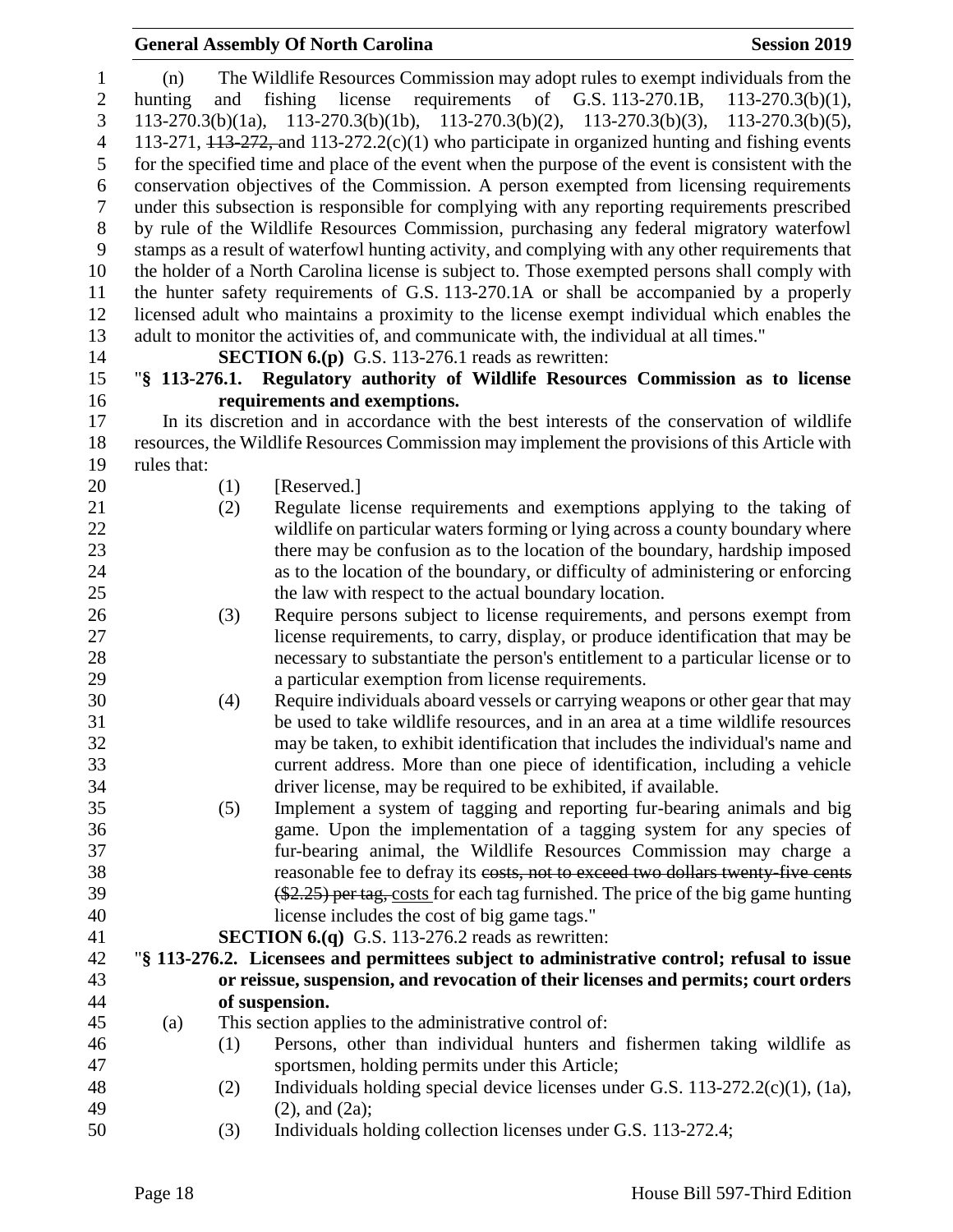| <b>General Assembly Of North Carolina</b><br><b>Session 2019</b>                                                                                    |  |  |  |
|-----------------------------------------------------------------------------------------------------------------------------------------------------|--|--|--|
| G.S. 113-272.5<br>(4)<br>Individuals<br>holding<br>captivity<br>licenses<br>under<br>and<br>G.S. 113-272.6; and                                     |  |  |  |
| Persons holding dealer-licenses under G.S. 113-273.<br>(5)                                                                                          |  |  |  |
| $\ldots$ "                                                                                                                                          |  |  |  |
|                                                                                                                                                     |  |  |  |
| <b>TRAPPER IDENTIFICATION NUMBERS</b>                                                                                                               |  |  |  |
| <b>SECTION 7.</b> G.S. 113-291.6(b) reads as rewritten:                                                                                             |  |  |  |
| No one may take wild animals by trapping with any steel-jaw, leghold, or conibear<br>" $(b)$                                                        |  |  |  |
| trap unless it:                                                                                                                                     |  |  |  |
| Has a jaw spread of not more than seven and one-half inches.<br>(1)                                                                                 |  |  |  |
| Is horizontally offset with closed jaw spread of at least three sixteenths of an<br>(2)                                                             |  |  |  |
| inch for a trap with a jaw spread of more than five and one-half inches. This                                                                       |  |  |  |
| subdivision does not apply if the trap is set in the water with quick-drown type                                                                    |  |  |  |
| of set.                                                                                                                                             |  |  |  |
| Is smooth edged and without teeth or spikes.<br>(3)                                                                                                 |  |  |  |
| Has a weather-resistant permanent tag attached legibly giving the trapper's<br>(4)                                                                  |  |  |  |
| name and address-address or the trapper's trapper identification number<br>provided by the Wildlife Resources Commission and the Wildlife Resources |  |  |  |
| Commission telephone number to report wildlife violations.                                                                                          |  |  |  |
| A steel-jaw or leghold trap set on dry land with solid anchor may not have a trap chain longer                                                      |  |  |  |
| than eight inches from trap to anchor unless fitted with a shock-absorbing device approved by                                                       |  |  |  |
| the Wildlife Resources Commission."                                                                                                                 |  |  |  |
|                                                                                                                                                     |  |  |  |
| <b>ENFORCEMENT AUTHORITY FOR WRC INSPECTORS AND PROTECTORS</b>                                                                                      |  |  |  |
| <b>SECTION 8.(a)</b> G.S. 106-206.15 reads as rewritten:                                                                                            |  |  |  |
| "§ 106-202.15. Powers and duties of the Board.                                                                                                      |  |  |  |
| The Board shall have all of the following powers and duties:                                                                                        |  |  |  |
|                                                                                                                                                     |  |  |  |
| (10)<br>To cooperate or enter into formal agreements with any agency of this State or                                                               |  |  |  |
| of any other state or of the federal government for the purpose of enforcing                                                                        |  |  |  |
| any of the provisions of this Article.<br>$\pmb{\mathsf{H}}$                                                                                        |  |  |  |
|                                                                                                                                                     |  |  |  |
| <b>SECTION 8.(b)</b> G.S. 113-136 reads as rewritten:                                                                                               |  |  |  |
| "§ 113-136. Enforcement authority of inspectors and protectors; refusal to obey or allow<br>inspection by inspectors and protectors.                |  |  |  |
| Inspectors and protectors are granted the powers of peace officers anywhere in this<br>(a)                                                          |  |  |  |
| State, and beyond its boundaries to the extent provided by law, in enforcing all matters within                                                     |  |  |  |
| their respective subject-matter jurisdiction as set out in this section.                                                                            |  |  |  |
| The jurisdiction of inspectors extends to all matters within the jurisdiction of the<br>(b)                                                         |  |  |  |
| Department set out in this Subchapter, Part 5D of Article 7 of Chapter 143B of the General                                                          |  |  |  |
| Statutes, Article 5 of Chapter 76 of the General Statutes, and Article 2 of Chapter 77 of the                                                       |  |  |  |
| General Statutes, and to all other matters within the jurisdiction of the Department which it directs                                               |  |  |  |
| inspectors to enforce. In addition, inspectors have jurisdiction over all offenses involving                                                        |  |  |  |
| property of or leased to or managed by the Department in connection with the conservation of                                                        |  |  |  |
| marine and estuarine resources.                                                                                                                     |  |  |  |
| The jurisdiction of protectors extends to all matters within the jurisdiction of the<br>(c)                                                         |  |  |  |
| Wildlife Resources Commission, whether set out in this Chapter, Chapter 75A, Chapter 143,                                                           |  |  |  |
| Chapter 143B, or elsewhere. The Wildlife Resources Commission is specifically granted                                                               |  |  |  |
| jurisdiction over all aspects of:                                                                                                                   |  |  |  |
| Boating and water safety;<br>(1)                                                                                                                    |  |  |  |
| Hunting and trapping;<br>(2)                                                                                                                        |  |  |  |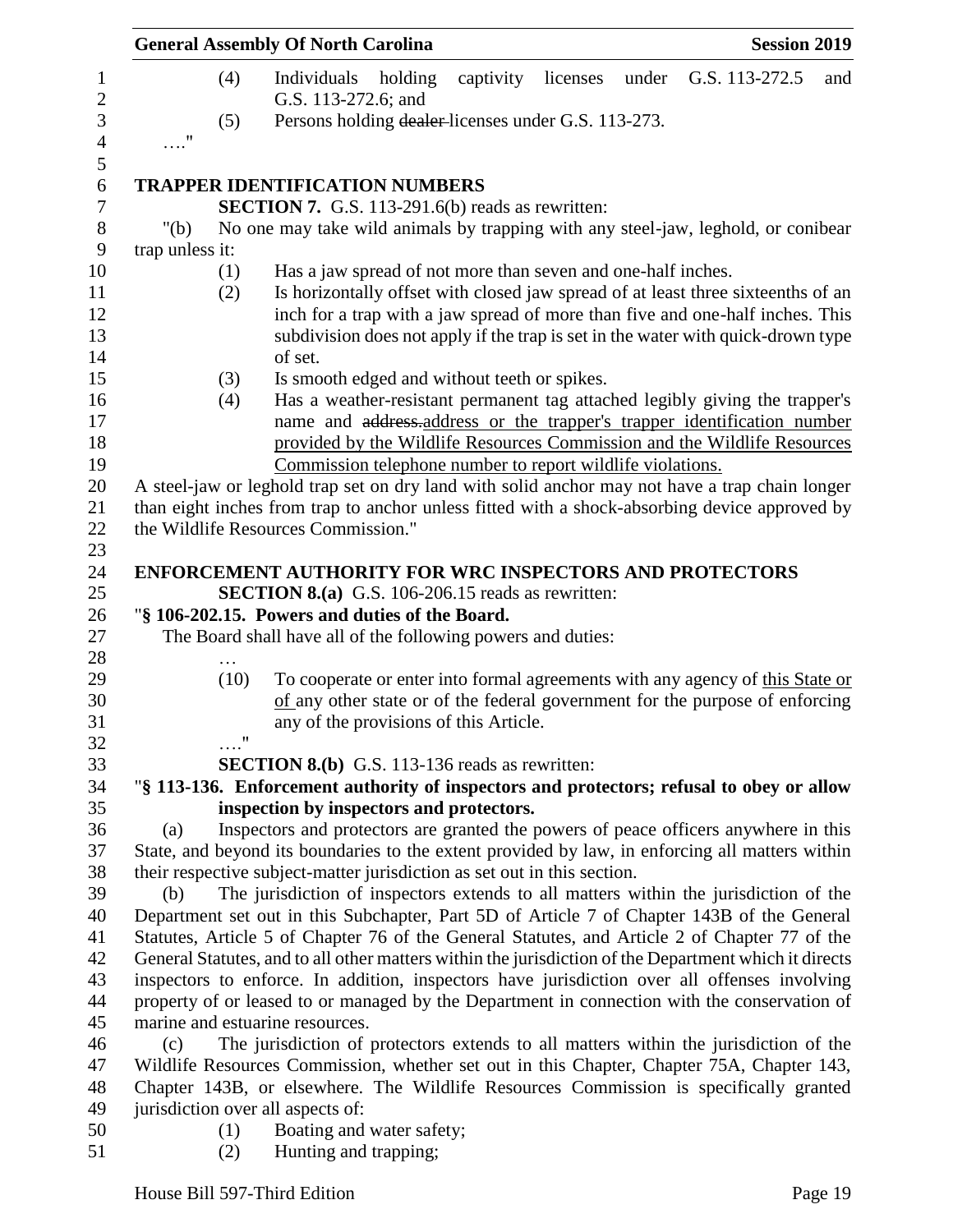|                        |     | <b>General Assembly Of North Carolina</b>                                                                                                                                                                                                                                                      | <b>Session 2019</b> |
|------------------------|-----|------------------------------------------------------------------------------------------------------------------------------------------------------------------------------------------------------------------------------------------------------------------------------------------------|---------------------|
|                        | (3) | Fishing, exclusive of fishing under the jurisdiction of the Marine Fisheries<br>Commission; and                                                                                                                                                                                                |                     |
|                        | (4) | Activities in woodlands and on inland waters governed by G.S. 106-908 to<br>G.S. 106-910.                                                                                                                                                                                                      |                     |
|                        |     | In addition, protectors have jurisdiction over all offenses involving property of or leased by the                                                                                                                                                                                             |                     |
| in G.S. $113-264(c)$ . |     | Wildlife Resources Commission or occurring on wildlife refuges, game lands, or boating and<br>fishing access areas managed by the Wildlife Resources Commission. The authority of protectors<br>over offenses on public hunting grounds is governed by the jurisdiction granted the Commission |                     |
| (c1)                   |     | Inspectors and protectors have jurisdiction to enforce the provisions of Article 19B of                                                                                                                                                                                                        |                     |
|                        |     | Chapter 106 of the General Statutes pursuant to and within the parameters of a formal agreement                                                                                                                                                                                                |                     |
|                        |     | entered into under G.S. 106-202.15(10).                                                                                                                                                                                                                                                        |                     |
| $\ldots$ "             |     |                                                                                                                                                                                                                                                                                                |                     |
|                        |     |                                                                                                                                                                                                                                                                                                |                     |
|                        |     | BEAVER MANAGEMENT ASSISTANCE PROGRAM CHANGES                                                                                                                                                                                                                                                   |                     |
|                        |     | <b>SECTION 9.</b> G.S. 113-291.10 reads as rewritten:                                                                                                                                                                                                                                          |                     |
|                        |     | "§ 113-291.10. Beaver Damage Control Advisory Board.                                                                                                                                                                                                                                           |                     |
| (a)                    |     | There is established the Beaver Damage Control Advisory Board. The Board shall                                                                                                                                                                                                                 |                     |
|                        |     | consist of nine members, as follows:                                                                                                                                                                                                                                                           |                     |
|                        | (1) | The Executive Director of the North Carolina                                                                                                                                                                                                                                                   | Wildlife Resources  |
|                        |     | Commission, or his designee, who shall serve as chair;                                                                                                                                                                                                                                         |                     |
|                        | (2) | The Commissioner of Agriculture, or a designee;                                                                                                                                                                                                                                                |                     |
|                        | (3) | The Assistant Commissioner of the North Carolina Forest Service of the                                                                                                                                                                                                                         |                     |
|                        |     | Department of Agriculture and Consumer Services, or a designee;                                                                                                                                                                                                                                |                     |
|                        | (4) | The Director of the Division of Soil and Water Conservation of the                                                                                                                                                                                                                             |                     |
|                        |     | Department of Agriculture and Consumer Services, or a designee;                                                                                                                                                                                                                                |                     |
|                        | (5) | The Director of the North Carolina Cooperative Extension Service, or a                                                                                                                                                                                                                         |                     |
|                        |     | designee; A representative of the North Carolina Association of County                                                                                                                                                                                                                         |                     |
|                        |     | Commissioners;                                                                                                                                                                                                                                                                                 |                     |
|                        | (6) | The Secretary of Transportation, or a designee;                                                                                                                                                                                                                                                |                     |
|                        | (7) | The State Director of the Wildlife Services Division of the Animal and Plant                                                                                                                                                                                                                   |                     |
|                        |     | Health Inspection Service, U.S. Department of Agriculture, or a designee;                                                                                                                                                                                                                      |                     |
|                        | (8) | The President of the North Carolina Farm Bureau Federation, Inc., or a                                                                                                                                                                                                                         |                     |
|                        |     | designee, representing private landowners; and                                                                                                                                                                                                                                                 |                     |
|                        | (9) | A representative of the North Carolina Forestry Association.                                                                                                                                                                                                                                   |                     |
| (b)                    |     | The Beaver Damage Control Advisory Board shall develop a statewide program to                                                                                                                                                                                                                  |                     |
|                        |     | control beaver damage on private and public lands. The Beaver Damage Control Advisory Board                                                                                                                                                                                                    |                     |
|                        |     | shall act in an advisory capacity to the Wildlife Resources Commission in the implementation of                                                                                                                                                                                                |                     |
|                        |     | the program. In developing the program, the Board shall:                                                                                                                                                                                                                                       |                     |
|                        | (1) | Orient the program primarily toward public health and safety and toward                                                                                                                                                                                                                        |                     |
|                        |     | landowner assistance, providing some relief to landowners through beaver                                                                                                                                                                                                                       |                     |
|                        |     | control and management rather than eradication;                                                                                                                                                                                                                                                |                     |
|                        | (2) | Develop a priority system for responding to complaints about beaver damage;                                                                                                                                                                                                                    |                     |
|                        | (3) | Develop a system for documenting all activities associated with beaver                                                                                                                                                                                                                         |                     |
|                        |     | damage control, so as to facilitate evaluation of the program;                                                                                                                                                                                                                                 |                     |
|                        |     | Provide educational activities as a part of the program, such as printed                                                                                                                                                                                                                       |                     |
|                        | (4) |                                                                                                                                                                                                                                                                                                |                     |
|                        |     | materials, on-site instructions, and local workshops; and                                                                                                                                                                                                                                      |                     |
|                        | (5) | Provide for the hiring of personnel necessary to implement beaver damage                                                                                                                                                                                                                       |                     |
|                        |     | control activities, administer the program, and set salaries of personnel.                                                                                                                                                                                                                     |                     |
|                        |     | No later than March 15 December 1 of each year, the Board shall issue a report to the Wildlife                                                                                                                                                                                                 |                     |
|                        |     | Resources Commission, the Senate and House Appropriations Subcommittees on Natural and                                                                                                                                                                                                         |                     |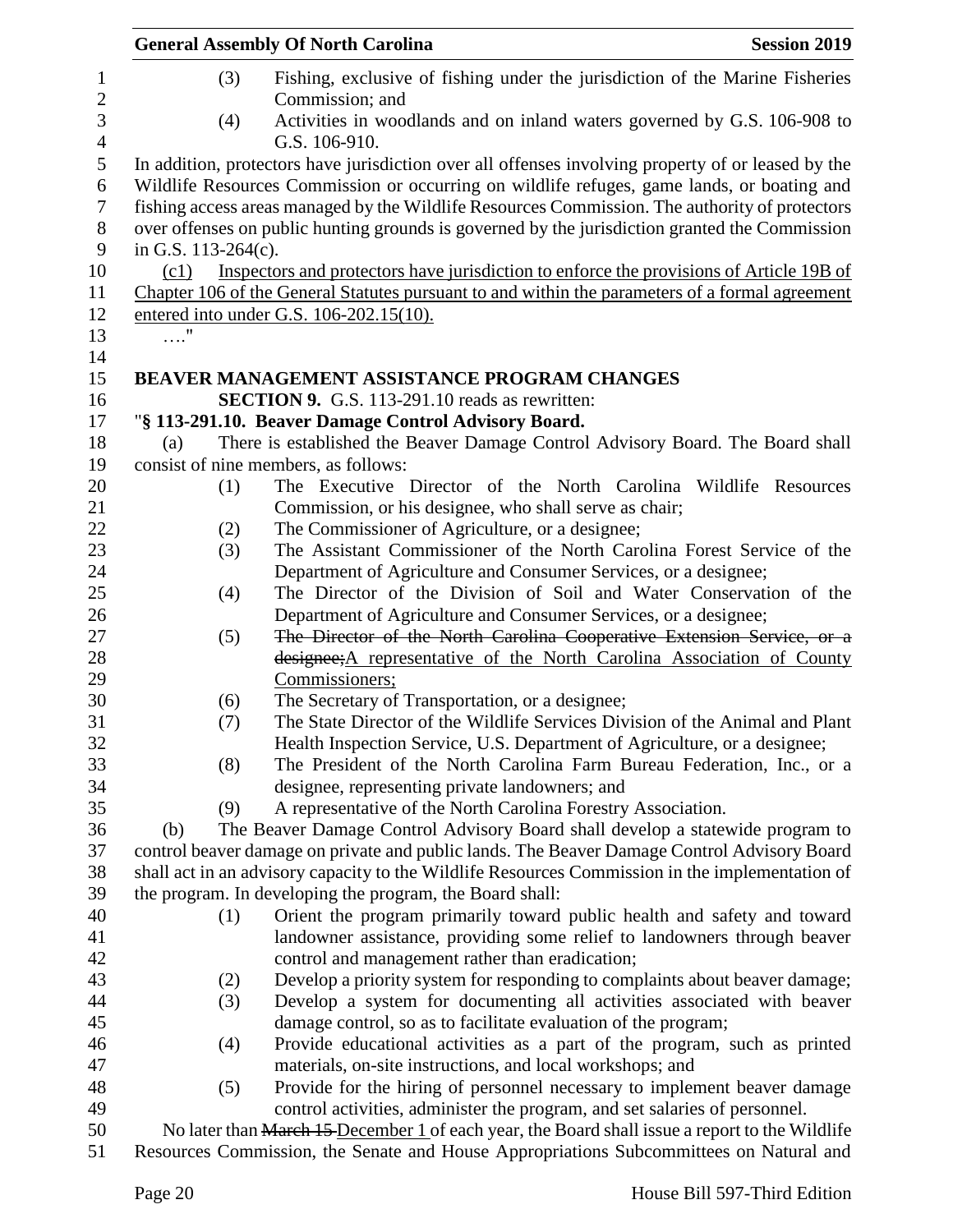Economic Resources, and the Fiscal Research Division on the results of the program during the preceding year. (c) The Wildlife Resources Commission shall implement the program, and may enter a cooperative agreement with the Wildlife Services Division of the Animal and Plant Health Inspection Service, United States Department of Agriculture, to accomplish the program. (d) Notwithstanding G.S. 113-291.6(d) or any other law, it is lawful to use snares when trapping beaver pursuant to the beaver damage control program developed pursuant to this section. The provisions of Chapter 218 of the 1975 Session Laws; Chapter 492 of the 1951 Session Laws, as amended by Chapter 506 of the 1955 Session Laws; and Chapter 1011 of the 1983 Session Laws do not apply to trapping carried out in implementing the beaver damage control program developed pursuant to this section. (e) In case of any conflict between G.S. 113-291.6(a) and G.S. 113-291.6(b) and this section, this section prevails. (f) Each county that volunteers wishes to participate in this program for a given State fiscal year shall provide written notification of its wish to participate no later than September 30 16 of that year-May 1 of the preceding fiscal year and shall commit-remit the sum of four-six 17 thousand dollars (\$4,000) (\$6,000) in local funds no later than September 30 of that year. July 31 of the fiscal year for which enrollment is sought. Funds, as appropriated for this program each fiscal year of the biennium, shall be paid from funds available to the Wildlife Resources Commission to provide the State share necessary to support this program, provided the sum of at least twenty-five thousand dollars (\$25,000) in federal funds is available each fiscal year of the biennium to provide the federal share." **CHANGES TO REGULATION OF CERTAIN REPTILES SECTION 10.(a)** G.S. 14-417 reads as rewritten: "**§ 14-417. Regulation of ownership or use of venomous reptiles.** (a) It shall be unlawful for any person to own, possess, use, transport, or traffic in any venomous reptile that is not housed in a sturdy and secure enclosure. Permanent enclosures Enclosures shall be designed to be escape-proof, bite-proof, and have an operable lock. Transport containers shall be designed to be escape-proof and bite-proof. (b) Each enclosure shall be clearly and visibly labeled "Venomous Reptile Inside" with scientific name, common name, appropriate antivenin, and owner's identifying information noted on the container. A written bite protocol that includes emergency contact information, local animal control office, the name and location of suitable antivenin, first aid procedures, and treatment guidelines, as well as an escape recovery plan must be within sight of permanent housing, and a copy must accompany the transport of any venomous reptile. (c) In the event of an escape of a venomous reptile, the owner or possessor of the venomous reptile shall immediately notify local law enforcement." **SECTION 10.(b)** G.S. 14-417.1 reads as rewritten: "**§ 14-417.1. Regulation of ownership or use of large constricting snakes.** (a) As used in this Article, large constricting snakes shall mean: Reticulated Python, Python reticulatus; Burmese Python, Python molurus; African Rock Python, Python sebae; Amethystine Python, Morelia amethistina; and Green Anaconda, Eunectes murinus; or any of their subspecies or hybrids. (b) It shall be unlawful for any person to own, possess, use, transport, or traffic in any of 46 the large constricting snakes that are not housed in a sturdy and secure enclosure. Permanent 47 enclosures Enclosures shall be designed to be escape-proof and shall have an operable lock. Transport containers shall be designed to be escape-proof. (c) Each enclosure shall be labeled clearly and visibly with the scientific name, common name, number of specimens, and owner's identifying information. A written safety protocol and

escape recovery plan shall be within sight of permanent housing, and a copy shall accompany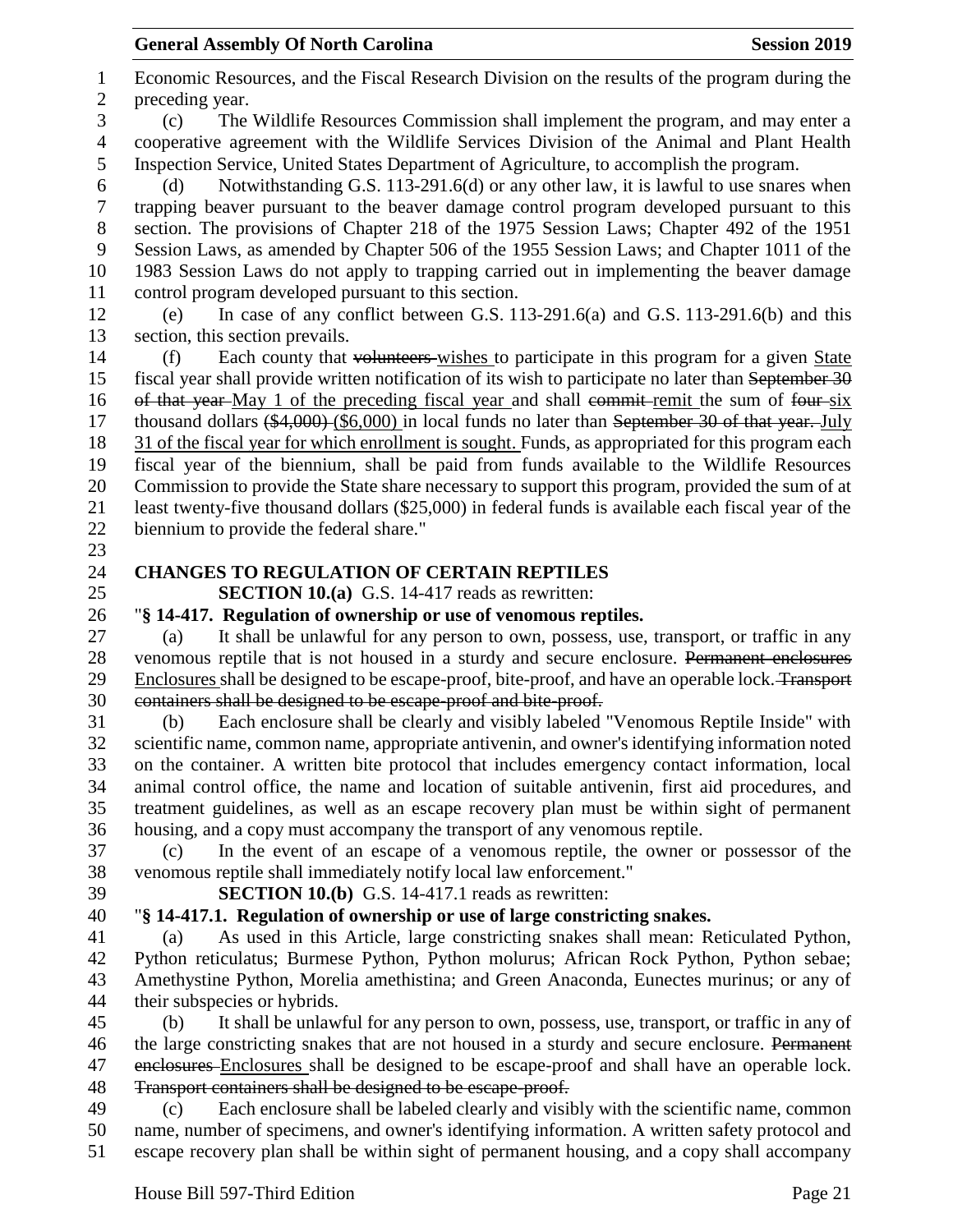| <b>General Assembly Of North Carolina</b><br><b>Session 2019</b>                                                                                                                                      |
|-------------------------------------------------------------------------------------------------------------------------------------------------------------------------------------------------------|
| the transport of any of the large constricting snakes. The safety protocol shall include emergency                                                                                                    |
| contact information, identification of the local animal control office, and first aid procedures.                                                                                                     |
| In the event of an escape of a large constricting snake, the owner or possessor shall<br>(d)                                                                                                          |
| immediately notify local law enforcement."                                                                                                                                                            |
| <b>SECTION 10.(c)</b> G.S. 14-417.2 reads as rewritten:                                                                                                                                               |
| "§ 14-417.2. Regulation of ownership or use of crocodilians.                                                                                                                                          |
| All crocodilians, excluding the American alligator, shall be regulated under this<br>(a)                                                                                                              |
| Article. It shall be unlawful for any person to own, possess, use, transport, or traffic in any                                                                                                       |
| crocodilian that is not housed in a sturdy and secure enclosure. Permanent enclosures shall be                                                                                                        |
| designed to be escape-proof and have a fence of sufficient strength to prevent contact between                                                                                                        |
| an observer and the crocodilian and shall have an operable lock. Transport containers shall be                                                                                                        |
| designed to be escape proof.escape-proof and shall be locked.                                                                                                                                         |
| A written safety protocol and escape recovery plan shall be within sight of permanent<br>(b)                                                                                                          |
| housing, and a copy must accompany the transport of any crocodilian.                                                                                                                                  |
| In the event of the escape of a crocodilian, the owner or possessor shall immediately<br>(c)                                                                                                          |
| notify local law enforcement."                                                                                                                                                                        |
| <b>SECTION 10.(d)</b> G.S. 14-419 reads as rewritten:                                                                                                                                                 |
| "§ 14-419. Investigation of suspected violations; seizure and examination of reptiles;                                                                                                                |
| disposition of reptiles.                                                                                                                                                                              |
| In any case in which any a law-enforcement officer or animal control officer has<br>(a)                                                                                                               |
| probable cause to believe that any of the provisions of this Article have been or are about to be                                                                                                     |
| violated, it shall be the duty of the officer and the officer is authorized, empowered, and directed                                                                                                  |
| authorized and empowered to immediately investigate the violation or impending violation and                                                                                                          |
| to consult with representatives of the North Carolina Museum of Natural Sciences or the North                                                                                                         |
| Carolina Zoological Park or a designated representative of either the Museum or Zoological Park                                                                                                       |
| the North Carolina Department of Natural and Cultural Resources to identify the species, assist                                                                                                       |
| with determining interim disposition, and recommend appropriate and safe methods to handle                                                                                                            |
| and seize the reptile or reptiles involved, to seize the reptile or reptiles involved, and the officer                                                                                                |
| is authorized and directed to deliver: (i) a reptile believed to be venomous to the North Carolina                                                                                                    |
| State Museum of Natural Sciences or to its designated representative for examination for the                                                                                                          |
| purpose of ascertaining whether the reptile is regulated under this Article; and, (ii) a reptile<br>believed to be a large constricting snake or crocodilian to the North Carolina Zoological Park or |
| to its designated representative for the purpose of ascertaining whether the reptile is regulated                                                                                                     |
| under this Article. In any case in which a law enforcement officer or animal control officer                                                                                                          |
| involved. In the case of escape, or if an officer, with probable cause to believe that reptile is being                                                                                               |
| owned, possessed, used, transported, or trafficked in violation of this Article, determines that                                                                                                      |
| there is an immediate risk to officer safety or public safety, the officer shall not be required to                                                                                                   |
| consult with representatives of the North Carolina Museum of Natural Sciences or the North                                                                                                            |
| Carolina Zoological Park as provided by this subsection and may kill the reptile.                                                                                                                     |
| If If, based on available information, the officer, the Museum or Museum, the<br>(b)                                                                                                                  |
| Zoological Park or their designated representatives find a designated representative of the                                                                                                           |
| Department of Natural and Cultural Resources finds that a seized reptile is a venomous reptile,                                                                                                       |
| large constricting snake, or crocodilian regulated under this Article, the Museum or the                                                                                                              |
| Zoological Park or their designated representative a designated representative of the Department                                                                                                      |
| of Natural and Cultural Resources shall determine assist the officer with determining an interim                                                                                                      |
| disposition of the reptile in a manner consistent with the safety of the public, until a final                                                                                                        |
| disposition is determined by a court of competent jurisdiction. In the case of a venomous reptile                                                                                                     |
| for which antivenin approved by the United States Food and Drug Administration is not readily                                                                                                         |
| available, the reptile may be euthanized unless the species is protected under the federal                                                                                                            |
| Endangered Species Act of 1973. Where the Museum or the Zoological Park or their designated                                                                                                           |
| representative determines euthanasia is determined to be the appropriate interim disposition, or                                                                                                      |
|                                                                                                                                                                                                       |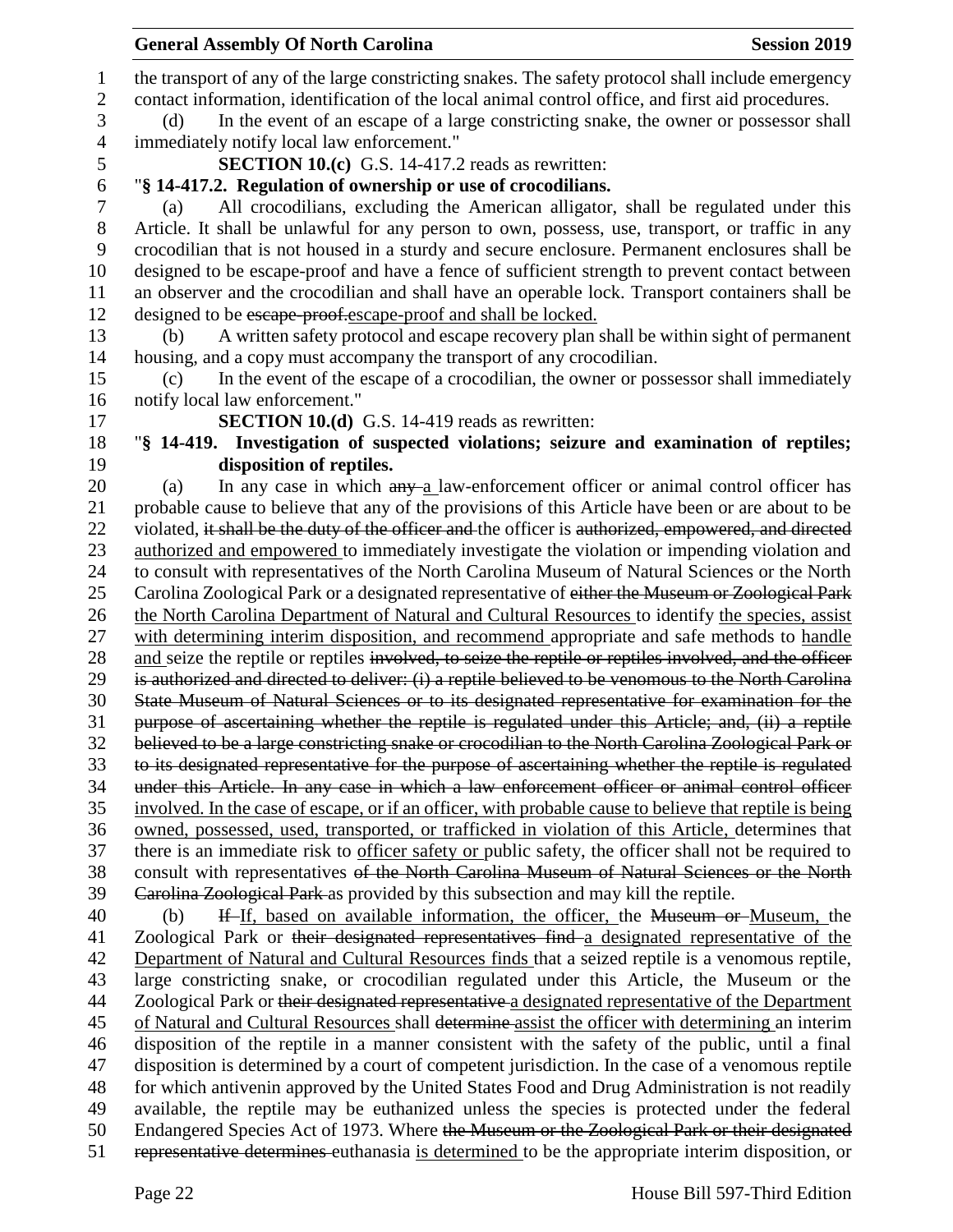|                                    |                          | <b>General Assembly Of North Carolina</b>                                                                                                                                                                                                                                                                                                                                                                                                                                                                                                                                                                         | <b>Session 2019</b> |
|------------------------------------|--------------------------|-------------------------------------------------------------------------------------------------------------------------------------------------------------------------------------------------------------------------------------------------------------------------------------------------------------------------------------------------------------------------------------------------------------------------------------------------------------------------------------------------------------------------------------------------------------------------------------------------------------------|---------------------|
| $\mathbf{1}$<br>$\mathbf{2}$<br>3  | reptile's owner.         | where a reptile seized pursuant to this Article dies of natural or unintended causes, the Museum,<br>the Zoological Park, or their designated representatives parties involved shall not be liable to the                                                                                                                                                                                                                                                                                                                                                                                                         |                     |
| $\overline{4}$<br>5<br>6<br>7<br>8 | (b1)<br>storage thereof. | Upon conviction of any offense contained in this Article, the court shall order a final<br>disposition of the confiscated venomous reptiles, large constricting snakes, or crocodilians,<br>which may include the transfer of title to the State of North Carolina and shall include<br>reimbursement by the owner for the necessary expenses incurred in the seizure, delivery, and                                                                                                                                                                                                                              |                     |
| 9<br>10<br>11<br>12<br>13<br>14    | (c)                      | If the Museum or the Zoological Park or their designated representatives find that the<br>reptile is not a venomous reptile, large constricting snake, or crocodilian regulated under this<br>Article, and either no eriminal warrants-criminal citations, warrants, or indictments are initiated<br>against the owner in connection with the reptile within 10 days of initial seizure, or a court of<br>law determines that the reptile is not being owned, possessed, used, transported, or trafficked in<br>violation of this Article, then it shall be the duty of the law enforcement officer to return the |                     |
| 15<br>16                           |                          | reptile or reptiles to the person from whom they were seized within 15 days.days of the seizure."<br><b>SECTION 10.(e)</b> G.S. 14-420 is repealed.                                                                                                                                                                                                                                                                                                                                                                                                                                                               |                     |
| 17                                 |                          |                                                                                                                                                                                                                                                                                                                                                                                                                                                                                                                                                                                                                   |                     |
| 18                                 |                          | DEFINE BAITED AREA FOR PURPOSES OF WILD TURKEY HUNTING                                                                                                                                                                                                                                                                                                                                                                                                                                                                                                                                                            |                     |
| 19<br>20                           |                          | <b>SECTION 11.</b> G.S. 113-291.1 reads as rewritten:<br>"§ 113-291.1. Manner of taking wild animals and wild birds.                                                                                                                                                                                                                                                                                                                                                                                                                                                                                              |                     |
| 21                                 | $\ddotsc$                |                                                                                                                                                                                                                                                                                                                                                                                                                                                                                                                                                                                                                   |                     |
| 22<br>23                           | (b)<br>$\cdots$          | No wild animals or wild birds may be taken:                                                                                                                                                                                                                                                                                                                                                                                                                                                                                                                                                                       |                     |
| 24                                 | (2)                      | With the use or aid of any artificial light, net, trap, snare, electronic or recorded                                                                                                                                                                                                                                                                                                                                                                                                                                                                                                                             |                     |
| 25                                 |                          | animal or bird call, or fire, except as may be otherwise provided by statute[;]                                                                                                                                                                                                                                                                                                                                                                                                                                                                                                                                   |                     |
| 26                                 |                          | provided, however, that the Wildlife Resources Commission may adopt rules                                                                                                                                                                                                                                                                                                                                                                                                                                                                                                                                         |                     |
| 27                                 |                          | prescribing seasons and the manner of taking of wild animals and wild birds                                                                                                                                                                                                                                                                                                                                                                                                                                                                                                                                       |                     |
| 28<br>29                           |                          | with the use of artificial light and electronic calls. No wild birds may be taken<br>with the use or aid of salt, grain, fruit, or other bait. No black bear may be                                                                                                                                                                                                                                                                                                                                                                                                                                               |                     |
| 30                                 |                          | taken with the use or aid of any salt, salt lick, grain, fruit, honey, sugar-based                                                                                                                                                                                                                                                                                                                                                                                                                                                                                                                                |                     |
| 31                                 |                          | material, animal parts or products, or other bait, except as provided by the                                                                                                                                                                                                                                                                                                                                                                                                                                                                                                                                      |                     |
| 32                                 |                          | rules of the Wildlife Resources Commission. However, no rule established by                                                                                                                                                                                                                                                                                                                                                                                                                                                                                                                                       |                     |
| 33                                 |                          | the Wildlife Resources Commission shall allow for the taking of a black bear                                                                                                                                                                                                                                                                                                                                                                                                                                                                                                                                      |                     |
| 34                                 |                          | with the use and aid of bear bait attractants, including scented sprays, aerosols,                                                                                                                                                                                                                                                                                                                                                                                                                                                                                                                                |                     |
| 35                                 |                          | scent balls, and scent powders, and no rule established by the Wildlife                                                                                                                                                                                                                                                                                                                                                                                                                                                                                                                                           |                     |
| 36                                 |                          | Resources Commission shall allow for the taking of a black bear while it is                                                                                                                                                                                                                                                                                                                                                                                                                                                                                                                                       |                     |
| 37                                 |                          | consuming bait. No wild turkey may knowingly be taken from an area-within                                                                                                                                                                                                                                                                                                                                                                                                                                                                                                                                         |                     |
| 38<br>39                           |                          | 300 yards of any place in which bait has been placed until the expiration of 10                                                                                                                                                                                                                                                                                                                                                                                                                                                                                                                                   |                     |
| 40                                 |                          | days after the bait has been consumed or otherwise removed. The taking of<br>wild animals and wild birds with poisons, drugs, explosives, and electricity is                                                                                                                                                                                                                                                                                                                                                                                                                                                      |                     |
| 41                                 |                          | governed by G.S. 113-261, G.S. 113-262, and Article 22A of this Subchapter.                                                                                                                                                                                                                                                                                                                                                                                                                                                                                                                                       |                     |
| 42                                 |                          | Upon finding that the placement of processed food products in areas                                                                                                                                                                                                                                                                                                                                                                                                                                                                                                                                               |                     |
| 43                                 |                          | frequented by black bears is detrimental to the health of individual black bears                                                                                                                                                                                                                                                                                                                                                                                                                                                                                                                                  |                     |
| 44                                 |                          | or is attracting and holding black bears in an area to the extent that the natural                                                                                                                                                                                                                                                                                                                                                                                                                                                                                                                                |                     |
| 45                                 |                          | pattern of movement and distribution of black bears is disrupted and bears'                                                                                                                                                                                                                                                                                                                                                                                                                                                                                                                                       |                     |
| 46                                 |                          | vulnerability to mortality factors, including hunting, is increased to a level that                                                                                                                                                                                                                                                                                                                                                                                                                                                                                                                               |                     |
| 47                                 |                          | causes concern for the population, the Wildlife Resources Commission may                                                                                                                                                                                                                                                                                                                                                                                                                                                                                                                                          |                     |
| 48                                 |                          | adopt rules to regulate, restrict, or prohibit the placement of those products                                                                                                                                                                                                                                                                                                                                                                                                                                                                                                                                    |                     |
| 49                                 |                          | and prescribe time limits during which hunting is prohibited in areas where                                                                                                                                                                                                                                                                                                                                                                                                                                                                                                                                       |                     |
| 50                                 |                          | those products have been placed.                                                                                                                                                                                                                                                                                                                                                                                                                                                                                                                                                                                  |                     |